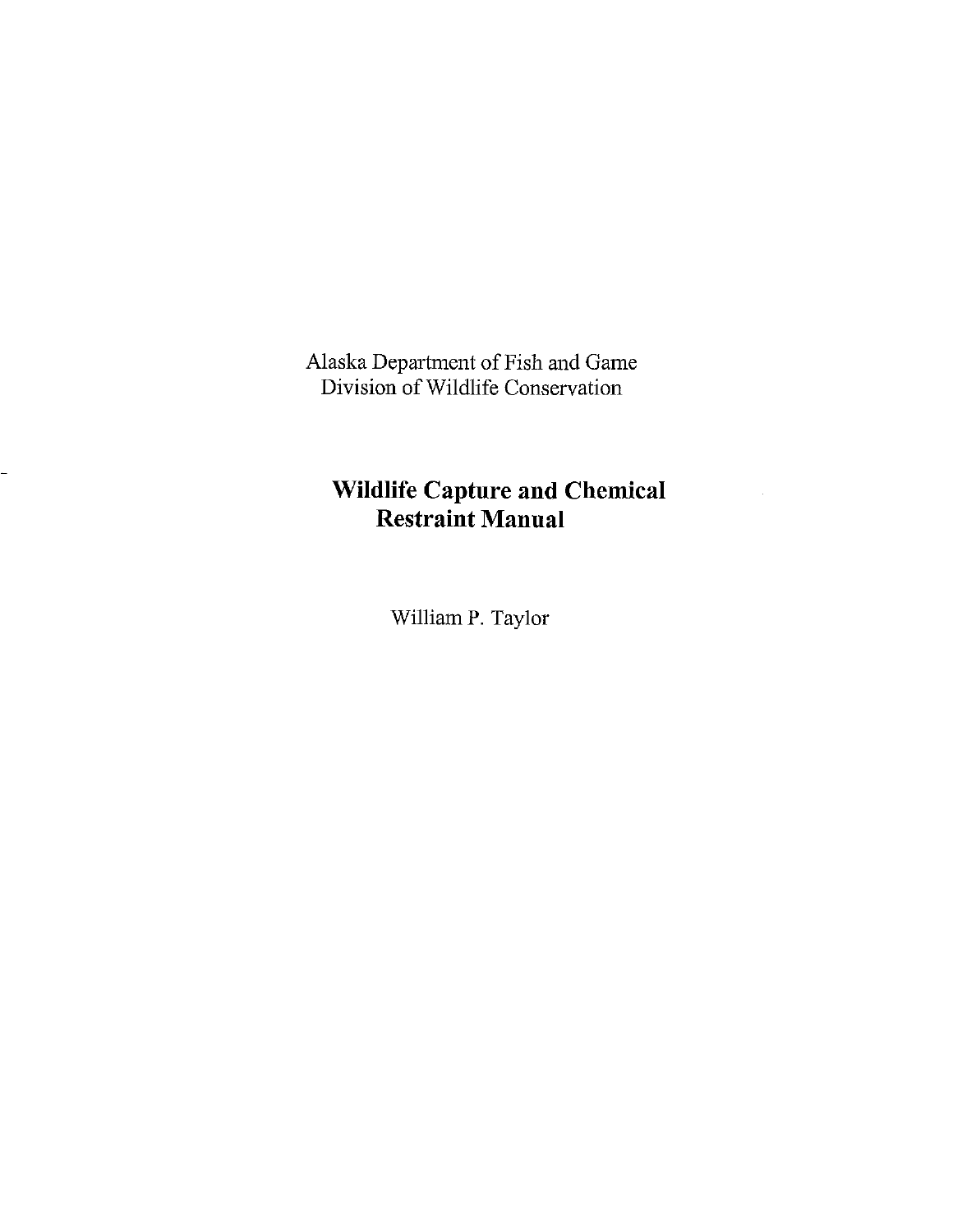# TABLE OF CONTENTS

"

..

D

..

D

# Species:

 $\sim$ 

 $\bar{\Delta}$ 

Bison Black, brown and polar bears Caribou Dall sheep Elk Furbearers Moose Mountain goat Muskox Sitka black-tailed deer Wolf Wolverine

# General Information

Monitoring Immobilized Animals

Supplemental and Emergency Drugs

Human Safety Concerns

**Glossary**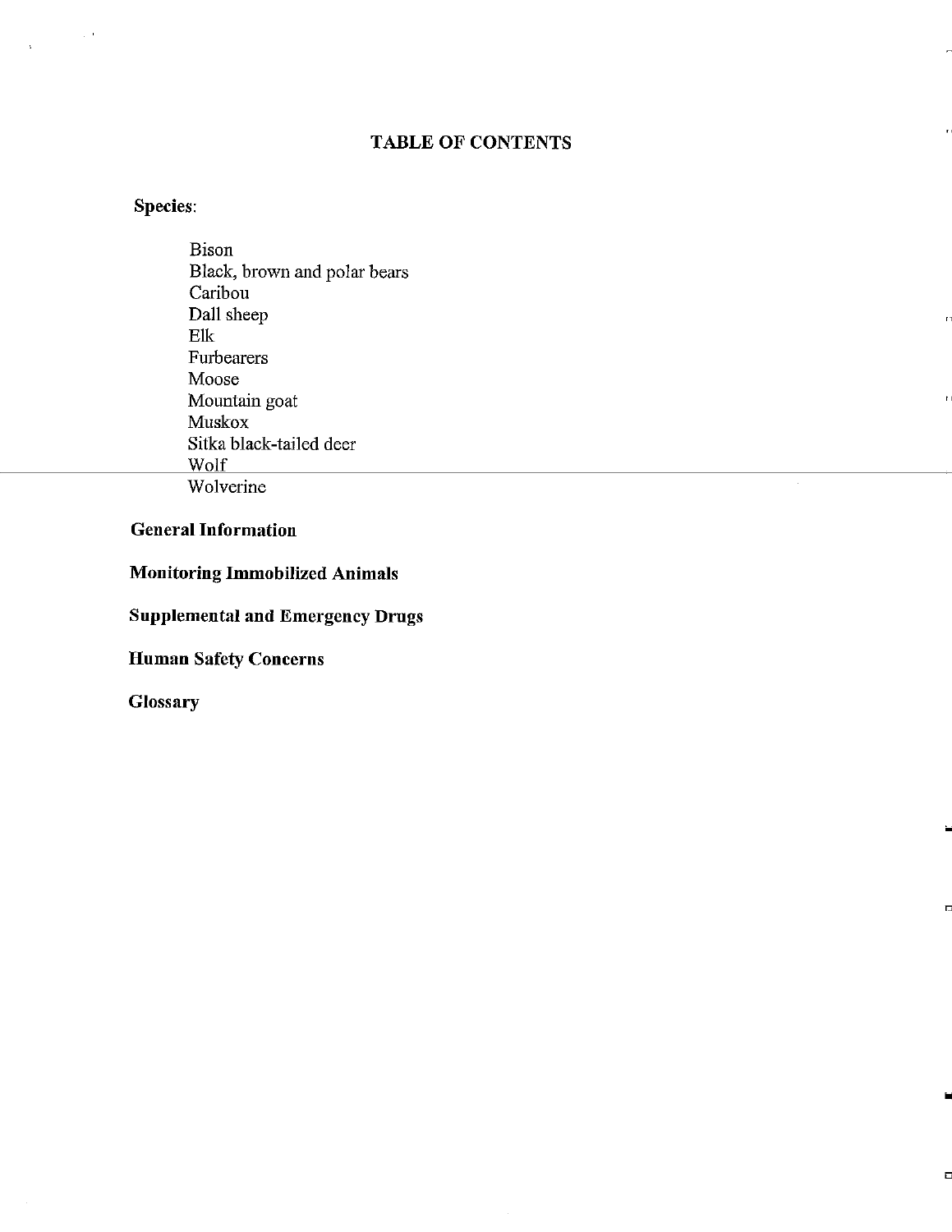### BISON

### **Capture Methods:**

Bison are captured by darting from a helicopter or from a highway vehicle.

# **Chemical Immobilization:**

| Ground darting:     |                |                |  |
|---------------------|----------------|----------------|--|
|                     | Adult female   | Adult male     |  |
| Carfentanil         | $3.5 - 4.5$ mg | $4.0 - 5.0$ mg |  |
| Xylazine            | $35 - 65$ mg   | $45 - 75$ mg   |  |
| Helicopter darting: |                |                |  |
|                     | Adult female   |                |  |
| Carfentanil         | $4.5 - 6.0$ mg |                |  |

 $Xylazine$  60 - 80mg

Reversal: For the carfentanil component use naltrexone dosed at 100mg/mg of carfentanil and, if needed to reverse the xylazine component, give tolazoline dosed at lmg/lb. Both can be injected intramuscular.

# **Additional Information:**

Bison may go down in lateral recumbency, so capture crews should be prepared to get to the animal quickly and prop it up into sternal recumbency with legs folded under it in a natural position.

Bison, as well as most members of the bovid family, are very susceptible to the effects of the alpha-2 sedatives such as xylazine. Therefore, doses should be carefully measured.

Domesticated bison have been successfully handled with the use of tiletamine/zolazepam (Telazol®) dosed at  $1 - 2$ mg/lb. Attempts to use Telazol to capture wild bison in Alaska have not been successful.

D

..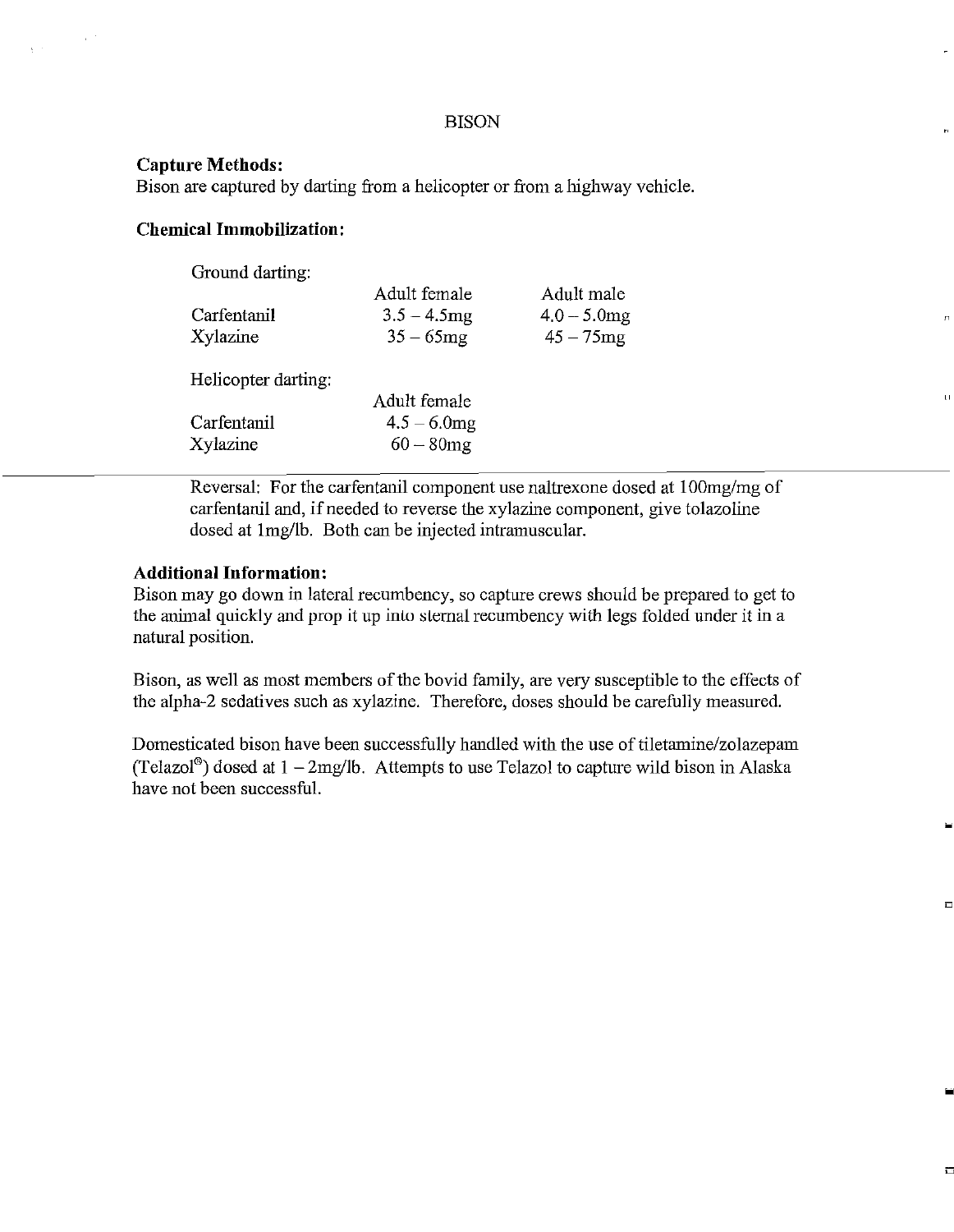### BLACK, BROWN AND POLAR BEARS

#### **Capture Methods:**

Most bear captures are done by helicopter darting. In heavily timbered coastal areas Aldrich foot snares are often employed. Barrel or culvert traps are utilized to capture black bears and occasionally brown bears when access permits their employment. Black bears are also recaptured by locating and immobilizing them in their dens. Soon after coming out of their dens, newborn cubs of all three species are caught by hand.

#### **Chemical Immobilization:**

1. Tiletmnine/zolazepam (Telazol®): 3 - 5mg/lb.

The lower dose is used on large bears, older bears, bears in poor condition, or bears just out of their dens. The higher dose is recommended on small bears, young bears, bears in good condition, or bears prior to denning. This is the drug combination of choice for helicopter darting and most other bear handling situations. The above dosage range provides 45 - 75 minutes of safe handling time. Supplemental doses of 1.5 - 2.0mg/lb will provide an additional 45 - 60 minutes of light anesthesia. Behavioral responses observed during induction in the order they appear are: disoriented gait, high stepping, loss of use of hind legs, licking lips, loss of use of forelegs, loss of head and neck movement, nystagmus, and loss of tongue movement. Bears with only tongue and minor head movements are safe to approach and work on. Those with excessive head and neck or any foreleg movement are not safe and should be given more time or a supplemental dose. Most bears recover in  $1.5 - 2.5$  hours, but an occasional bear may be immobilized for up to 4 hours. There is no reversal agent for this drug combination.

"

•

D

#### 2. Ketamine  $3.0 - 5.5$ mg/lb and xylazine  $1.5 - 3.0$ mg/lb.

This drug combination works well in bears  $\leq 100$  lbs., but its use in larger bears is limited to the commercially available drug concentration of each and the resulting volume of drug required. Ketamine is very short acting reaching peak effect in 20 - 25 minutes and then is rapidly metabolized within 30- 45 minutes post injection. Xylazine provides approximately 2 hours of sedation but the analgesia diminishes after 30 minutes. Therefore, any handling time with this drug combination beyond 30 minutes will likely require supplemental dosing of ketamine at 1- 2mg/lb.

#### **Additional Information:**

1. Most bear capture work is done in late spring or early summer when bears are thin and  $\frac{3}{4}$  to 1<sup>1</sup>/<sub>2</sub> inch needles are used depending on species and age of bears being darted. Occasionally bears are captured in the fall when they may have  $2\frac{1}{2}$  to 4 inches of subcutaneous fat located over the lower back, rump, and upper hind legs. Instead of using a longer needle that could penetrate the thorax or abdomen inflicting trauma to the lungs or other internal organs, when darting fall bears I recommend using  $1 \frac{1}{2}$  inch needles and targeting the shoulder/base of neck area.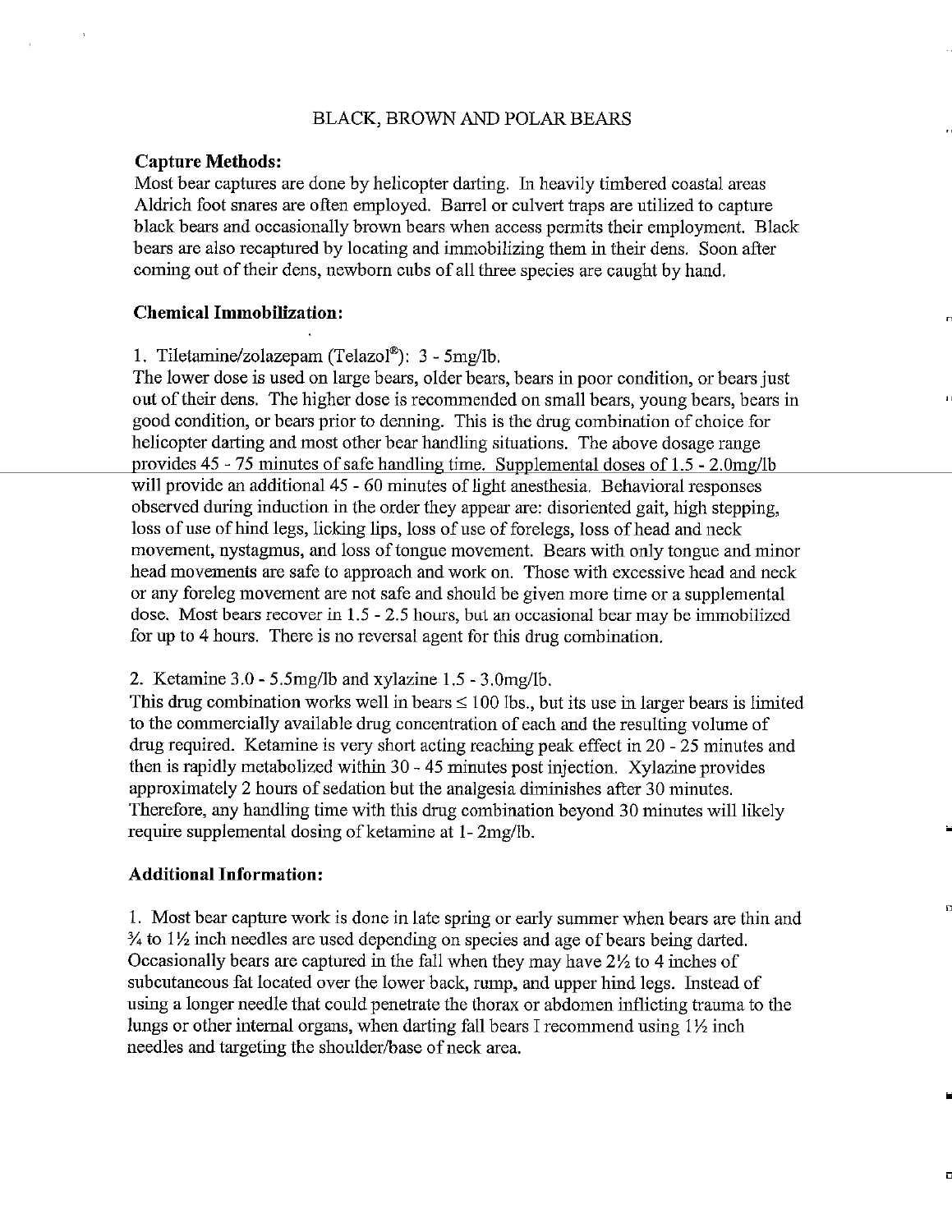2. If needed for safe or efficient handling, cubs of the year can be given either of the above drug combinations at the higher mg/lb. dosages listed above.

3. The ultra-potent narcotics (carfentanil and etorphine) have been used in the past on bears but due to their adverse effects on respiration and thermoregulation and the availability of better drugs, I do not recommend their use.

4. Although bears immobilized with tiletamine/zolazepam are usually able to thermoreguiate, capture teams should attempt to cool any bears with body temperatures > 105°F (41 °C) with cold water or snow placed on their pads and groin area.

5. Radio collars must fit properly so they do not adversely affect the behavior or survivability of the bear. The best fit is usually achieved when the collar can, with effort, be tightly slipped over the bear's head. Some form of expandable or breakaway collar should be used on juvenile or growing bears.

"

...

D

..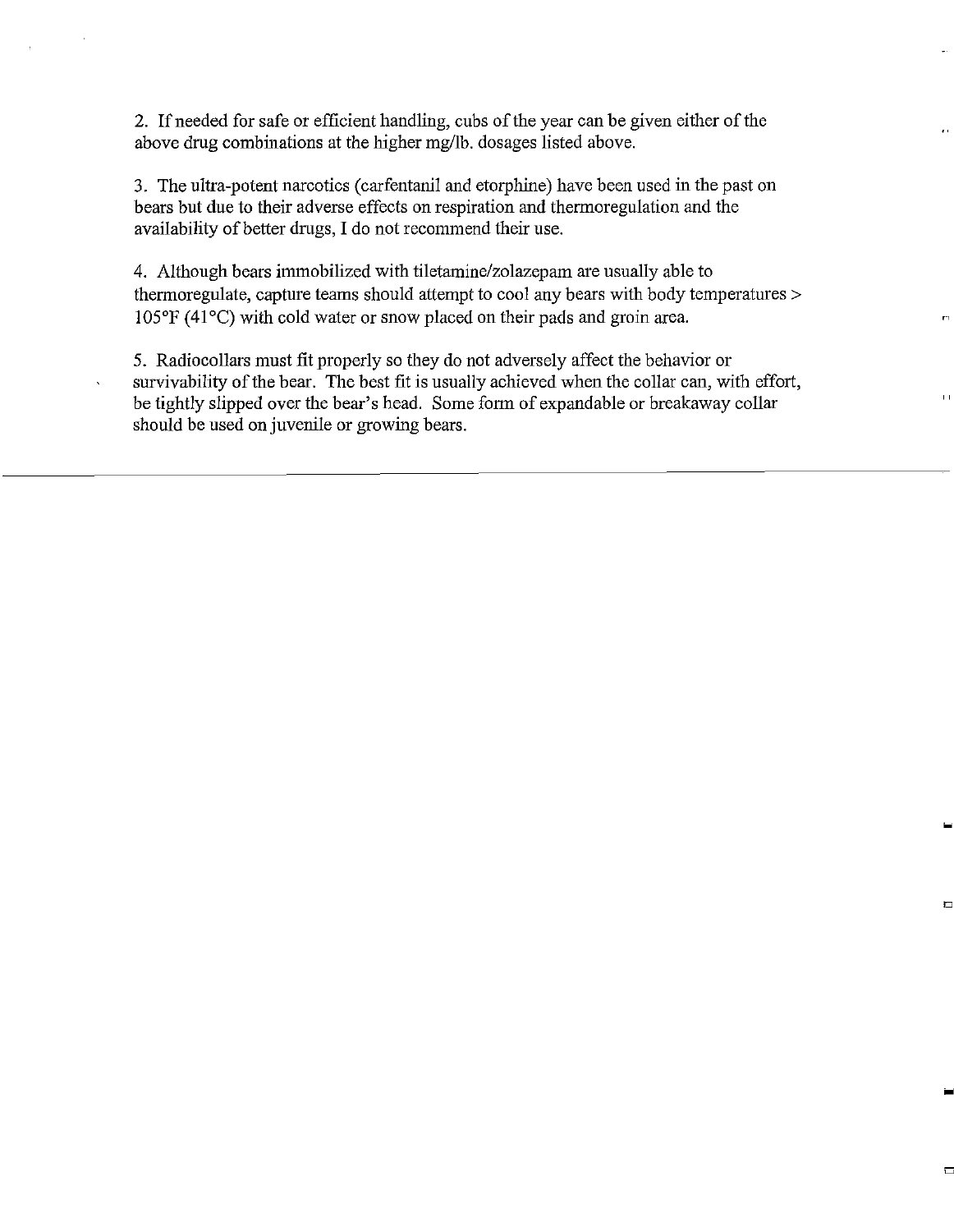# **CARIBOU**

### **Capture methods:**

Caribou are captured by a variety of methods depending on time of year, climatic conditions, terrain and vegetation, age class of animals, and/or highway accessibility. These methods include darting from a helicopter, the use of a skid-mounted or hand-held net gun fired from a helicopter, darting from a snowmachine, the use of a drop net, and the capture of swimming caribou from a riverboat. Each method has advantages and disadvantages depending on the objectives for the capture and the variables listed above.

### **Chemical Immobilization:**

## 1. Adults:

a) Carfentanil 1.5 - 4.5 mg/xylazine 75 - 150mg. The dose varies with condition, weight, sex, and age of the caribou and the amount of stress or excitement placed on the animal.

Reversal: Naltrexone dosed at 100mg/mg of carfentanil is the recommended antagonist for carfentanil. Tolazoline is a good antagonist for xylazine when needed. It should be dosed at  $1 - 2$ mg/lb. In caribou yohimbine has also worked relatively well to reverse the effects of xylazine. It should be dosed at 0.05mg/lb, which is 10mg for a 2001b animal. All of these reversal agents can be given intramuscularly.

b) Etorphine 4- 8mg/xylazine 75- lOOmg. The same comments under carfentanil/xylazine apply to this dosage range for these drugs.

Reversal: Naltrexone dosed at 50mg/mg of etorphine is recommended as the narcotic antagonist. If needed for the xylazine component, use tolazoline dosed at  $1 - 2$ mg/lb. or yohimbine dosed at 0.05mg/lb.

2. Calves or short yearlings (75 - 150lbs):

Carfentanil  $1 - 2$ mg/xylazine 50 - 100mg.

Reversal: Naltrexone dosed at 100mg/mg of carfentanil and, if needed, tolazoline dosed at lmg/lb. or yohimbine dosed at 0.05mg/lb.

# **Sedation/Immobilization from Hand Injection:**

| 1. Xylazine    | Fall           | Late winter    |  |
|----------------|----------------|----------------|--|
| Adult females: | $125 - 200$ mg | $80 - 150$ mg  |  |
| Adult males:   | $150 - 250$ mg | $100 - 200$ mg |  |
| Yearlings:     | $75 - 150$ mg  | $50 - 100$ mg  |  |

Reversal: If needed, tolazoline dosed at 1mg/lb. or yohimbine dosed at 0.05mg/lb.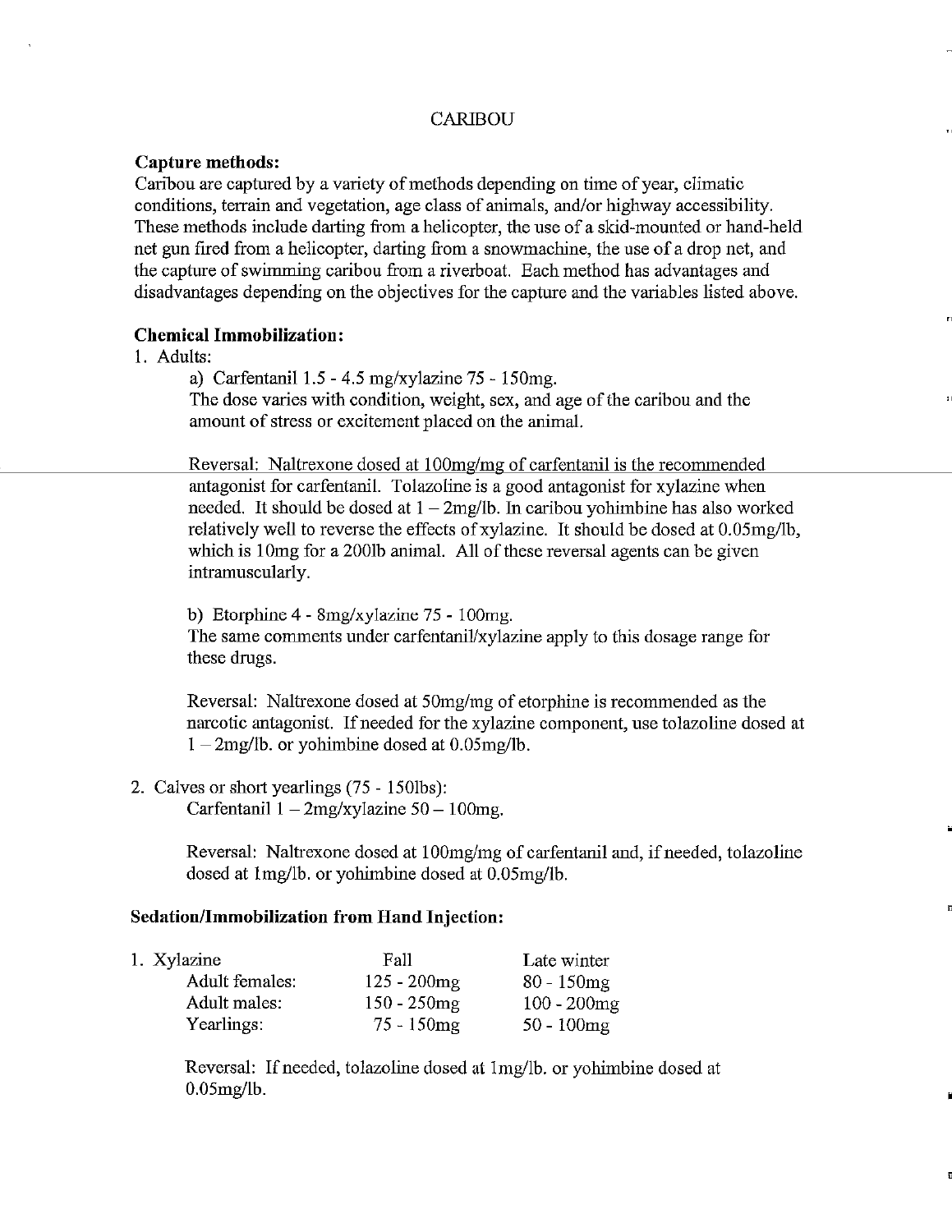### 2. Ketamine/xylazine

Adults: 400mg ketamine and 1 OOmg xylazine

Reversal: No antagonist is available for ketamine but its effects are short acting and begin to diminish in 30 - 40 minutes. If needed, tolazoline dosed at 1mg/lb. or yohimbine dosed at 0.05mg/lb can be used for the xylazine component but should not be given before most of the ketamine has worn off  $(\geq 40 \text{ min.})$ .

## **Additional Information:**

1. Dart and needle size and location: Caribou are very thin skinned and dart size and placement are critical. Two or 3cc darts with 3/4 inch needles and brown charges are recommended. Darts should be placed in a large muscle mass of the rump/hind leg area or base of neck/shoulder area. One cc darts, even with brown charges may penetrate the skin. It is best to test your equipment before attempting to dart an animal.

"

•

2. Caribou are also very susceptible to stress that can result in capture myopathy and eventually death. Whenever caribou are captured by use of a helicopter, chase times on individuals should be minimized and groups allowed to recover before they are chased again.

3. Because ofthe concerns addressed in items 1 and 2, ADF&G caribou researchers have modified their helicopter capture technique to using a Palmer  $CO<sub>2</sub>$  pistol with a 1 or 2cc dart to reduce the impact and stress on the animal. This technique is often combined with the use of a Robinson R-22 helicopter, which is quieter and less threatening.

4. Helicopter netting of caribou is best done in open terrain with soft ground or a foot or more of soft snow to slow animals down and pad their fall. Hard or frozen ground will result in broken legs and heavy brush or small trees can cause broken necks.

5. Use of a drop net requires a large number of support personnel so that each animal under the net can be attended to quickly to prevent injuries.

6. Mature caribou bulls undergo substantial physiological changes that greatly reduce their ability to process drugs during the rut. Therefore, I strongly recommend against using any form of chemical immobilization or sedation on adult bull caribou during the breeding season.

7. Caribou often carry a high parasite load and it is beneficial to treat captured animals with an antiparasitic drug. Ivermectin in a  $1\%$  solution dosed at  $1mL/100$ lbs is recommended. It should be injected subcutaneously.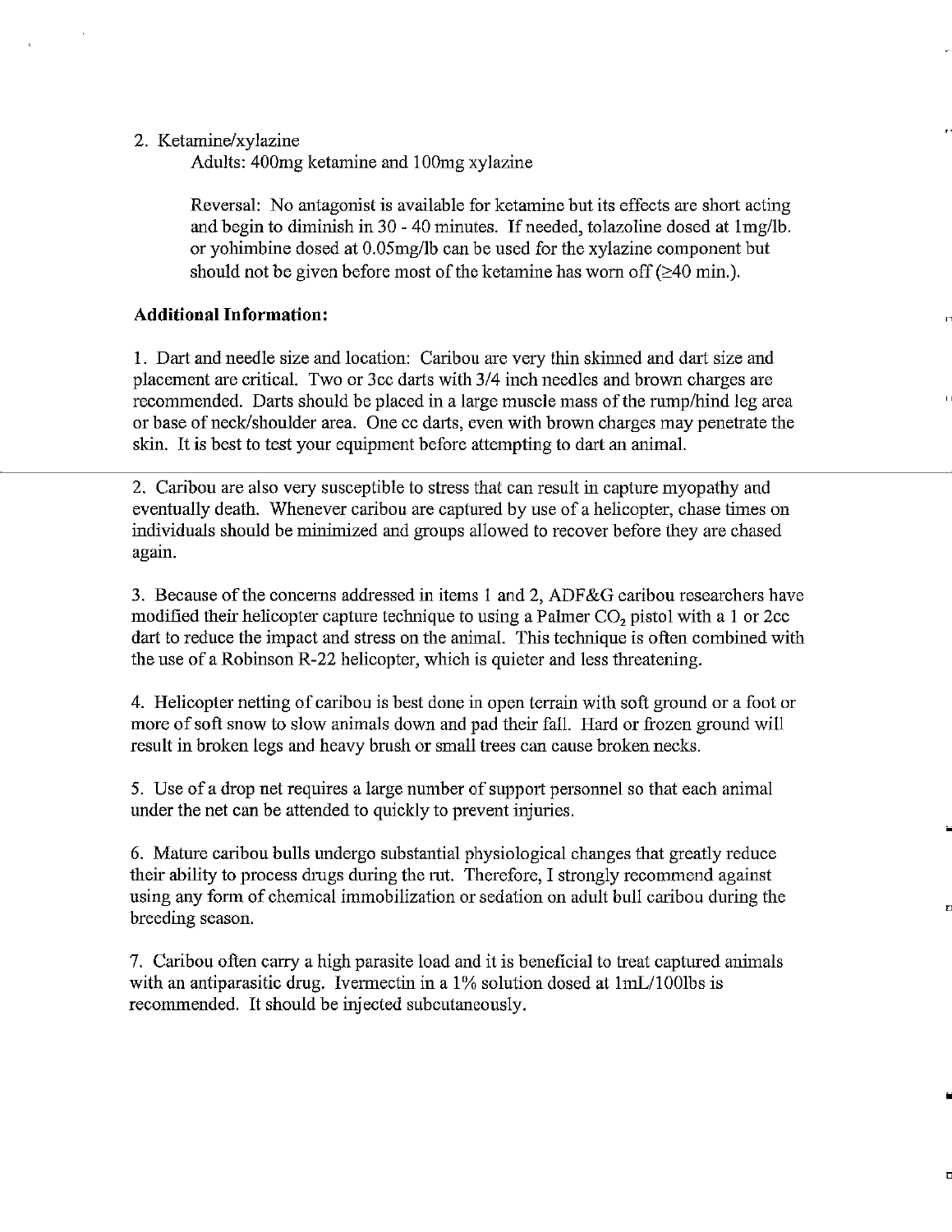# DALLSHEEP

### **Capture Methods:**

Several methods have been tried in the capture of Dall sheep, including: helicopter darting, ground darting, helicopter net gunning (both shoulder-fired and skid-mounted), drop netting, cannon netting, rocket netting and snaring. In the late 1970's at a mineral lick, rocket netting proved successful but quite labor intensive. With the appropriate chemical agents and dosages, helicopter daring is effective, but moralities associated with wounding, injuries, or capture stress have been high in the past. More recently helicopter net guns, both shoulder-fired and skid-mounted, have proved successful with fewer mortalities. Lambs are captured by hand with use of a helicopter.

n

"

D

### **Chemical Immobilization:**

Adult female and yearling males:

1. Carfentanil  $2.5 - 3.3$ mg with  $15 - 25$ mg of xylazine

Reversal: Naltrexone dosed at 100mg/mg of carfentanil; it is not necessary to reverse this small amount of xylazine.

2. Etorphine  $5 - 7mg$  with 10mg of xylazine

Reversal: Naltrexone dosed at 50mg/mg of etorphine; xylazine reversal is not necessary.

### **Additional Information:**

1. Sheep captures with the use of a helicopter are dangerous work requiring a very experienced pilot with a thorough knowledge of the capture methods to be used.

2. Some biologists have reported lower mortality with helicopter net gun captures versus helicopter darting. I believe the success of the capture operation is directly proportional to the experience of the capture teams with the technique being applied. In other words, biologists usually have the best success and lowest mortality using proven methods with which they are familiar.

3. When blindfolded and hobbled sheep are very cahn and minor procedures (collaring, ear tags, blood samples) can be done without chemical restraint.

4. Immobilized or restrained sheep should not be pulled around by the horns, which could result in cervical trauma and possible damage to the spinal cord.

5. Sheep are thin skinned and subject to dart penetration, therefore care should be taken in selecting dart size and external charges.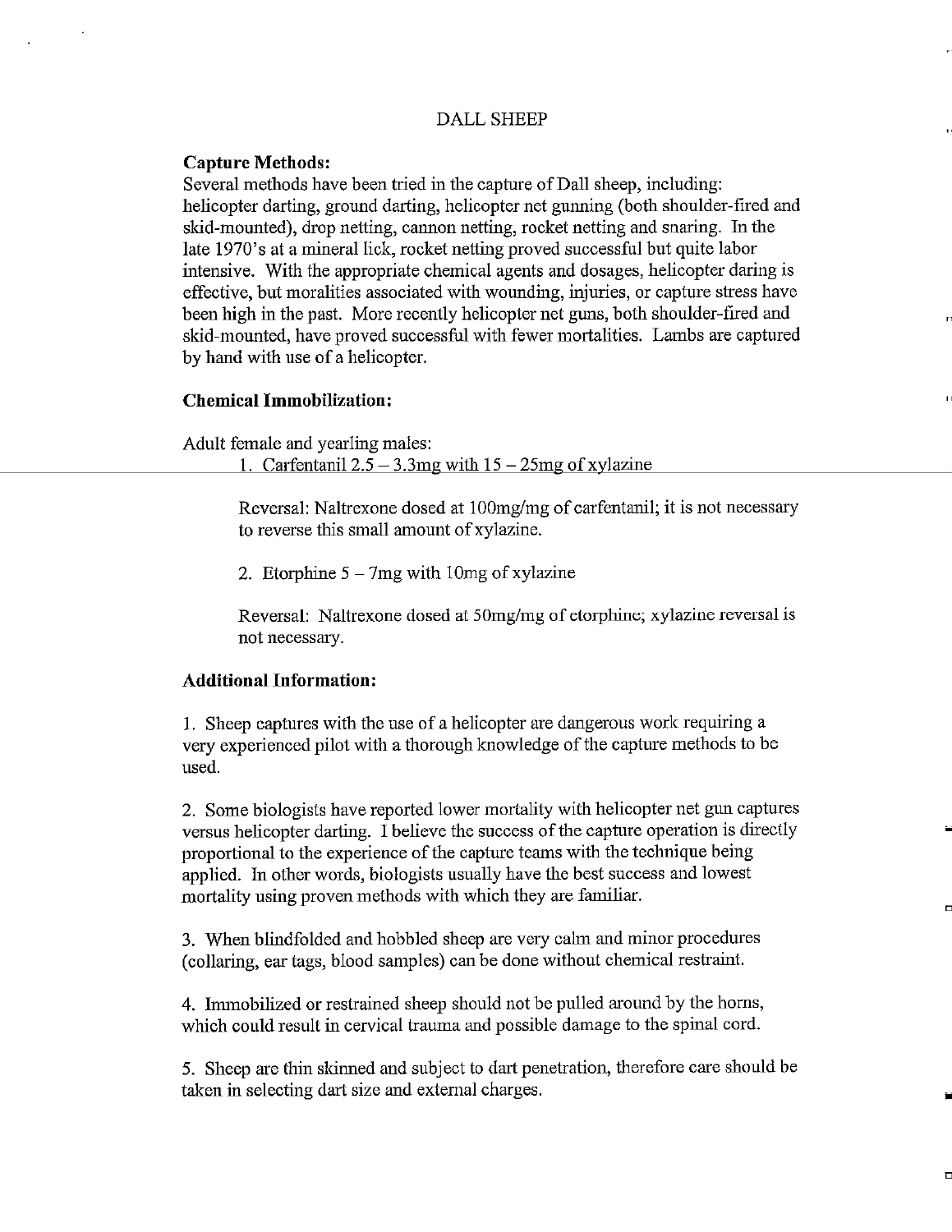6. There appears to be a greater incidence of captnre stress/captnre myopathy in Dall sheep when compared to other Alaskan big game species. To prevent this some wildlife veterinarians recommend giving 3.0mg of selenium and 150mg of vitamin E (Myosel-B® or Bo-Se®). Others believe hypomagnesemia (grass tetany) may be a contributing factor and recommend giving 50mL of a 10% magnesium sulfate solution subcutaneously.

"

..

Ë

..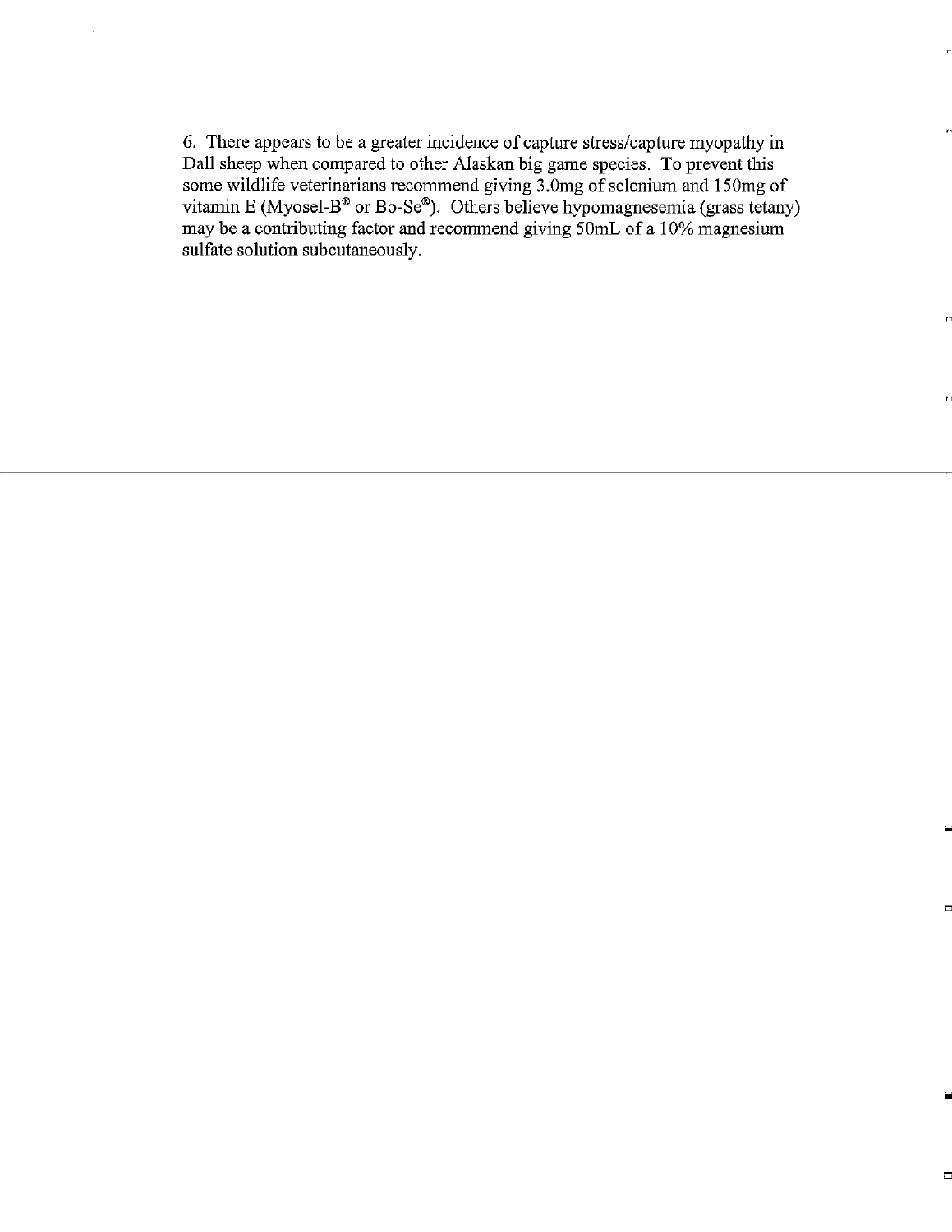# ELK

### **Capture Methods:**

Helicopter darting has been used exclusively for all recent captures of elk in Alaska. Helicopter net gunning has been successfully employed in other states and Canada.

### **Chemical Immobilization:**

Carfentanil  $4.5 - 6.0$ mg and xylazine  $100 - 150$ mg

Reversal: Na1trexone dosed at 100mg/mg of carfentanil. We have not seen any need to reverse the xy1azine component when dosed in the above range.

n

"

•

ō

'n.

This is the recommended adult female mid-summer dose. This dose is higher than is recommended for wild elk in the rest of the U.S. and Canada; however, the elk on Afognak Island are Roosevelt elk that attain much higher body weights than is obtained in other places in the wild. At this time of year adult cows average 700 lbs. and range up to 850 lbs. Adult males may get up to 1300 lbs.

### **Additional Information:**

1. When dosed as above, these animals usually go down in lateral recumbency but are okay as long as their head is lying uphill or is slightly elevated. Capture crews should quickly get to any elk in a compromising position and reposition it.

2. Elk have relatively thin skin and a 3/4-inch dart needle is adequate.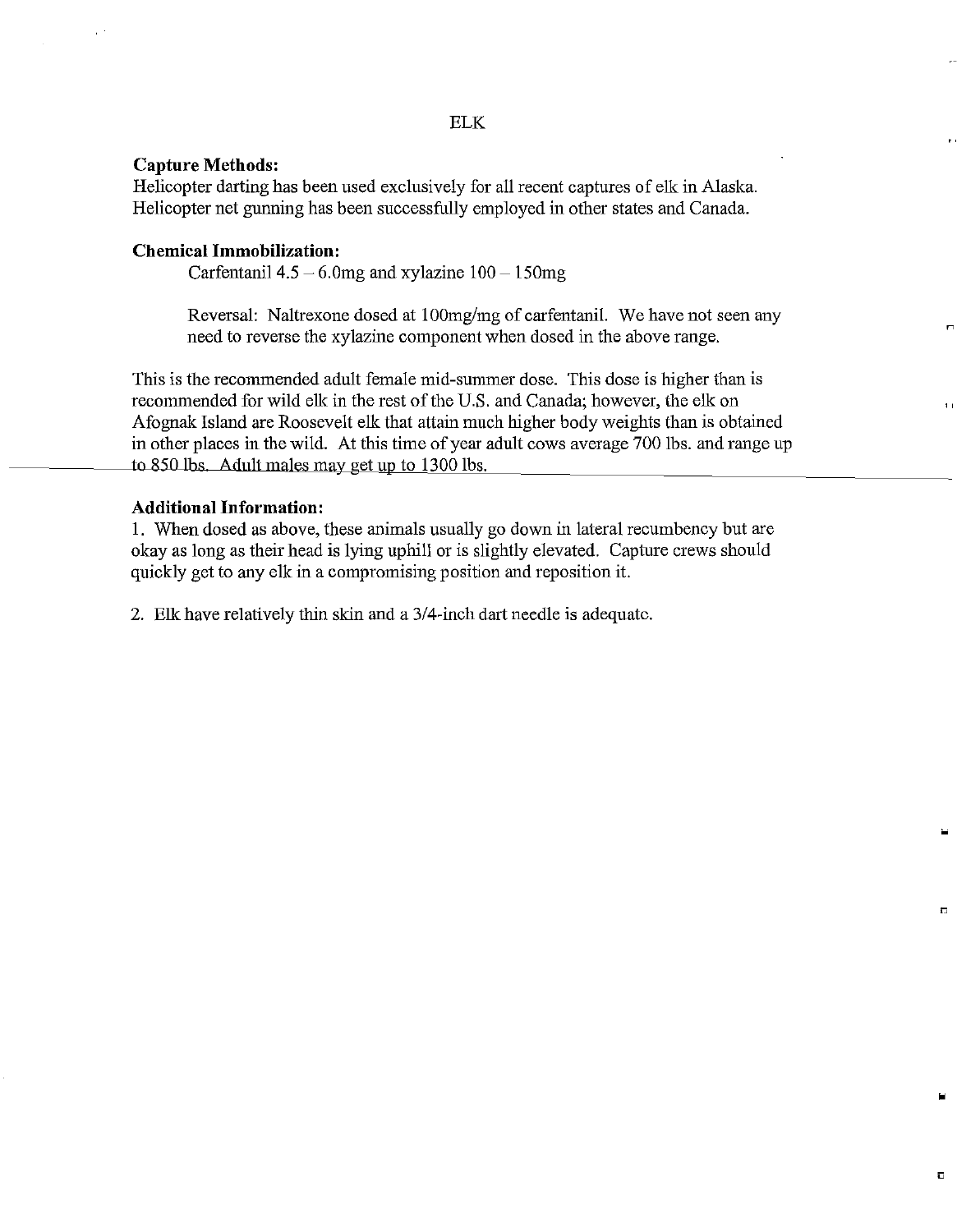### **FURBEARERS**

#### General Comments:

Ketamine in combination with an alpha-2 sedative (xylazine) or a tranquilizer (acepromazine, diazepam) are often the drug combinations of choice for chemical restraint of furbearers. Ketamine is short acting and its effects begin to decrease after 30 minutes. Sedation by xylazine lasts 1 to 2 hours. If needed, only the xylazine component can be reversed with yohimbine dosed at 0.05mg/lb. Yohimbine should not be used prior to 30 minutes post induction.

Tiletamine/zolazepam (Telazol®) at the recommended doses should provide 45 to 90 minutes of good anesthesia. However, there is no reversal agent currently available for this drug combination.

"

..

D

..

D

CANINES & FELINES

#### **COYOTE**

Adults usually weigh between 20 to 35 pounds.

Capture Methods:

Coyotes are most commonly captured with padded leg-hold traps:

1. Victor Softcatch #3N (double coil spring with padded jaws)

2. No. 3 1/2 E-Z Grip made by Livestock Protection Co. (padded double long spring) Helicopter darting is also used.

Short Immobilization: Ketamine  $4 - 6$ mg/lb. and xylazine  $0.5 - 1$ mg/lb.

Moderate Immobilization: (includes helicopter darting) Tiletamine/zolazeparn (Telazol®) 5 - 7mg/lb.

#### **FOX**

Adult red fox usually weigh between  $8 - 13$  pounds, arctic fox between  $5 - 10$  pounds.

Capture Methods:

Fox are successfully captured using both leg-hold and live traps. Padded leg-hold traps (No. 1 1/2 or 2 coil-spring) are moderately priced and easily transportable, but must be frequently checked to prevent injury. Live traps (Havahart or Tomahawk) are bulky and expensive, but less likely to cause injury.

Short Immobilization:

Ketamine 7- lOmg/lb. and xylazine 0.5- l.Omg/lb.

Moderate Immobilization:

Tiletamine/zolazepam (Telazol®) 8 - 10mg/lb.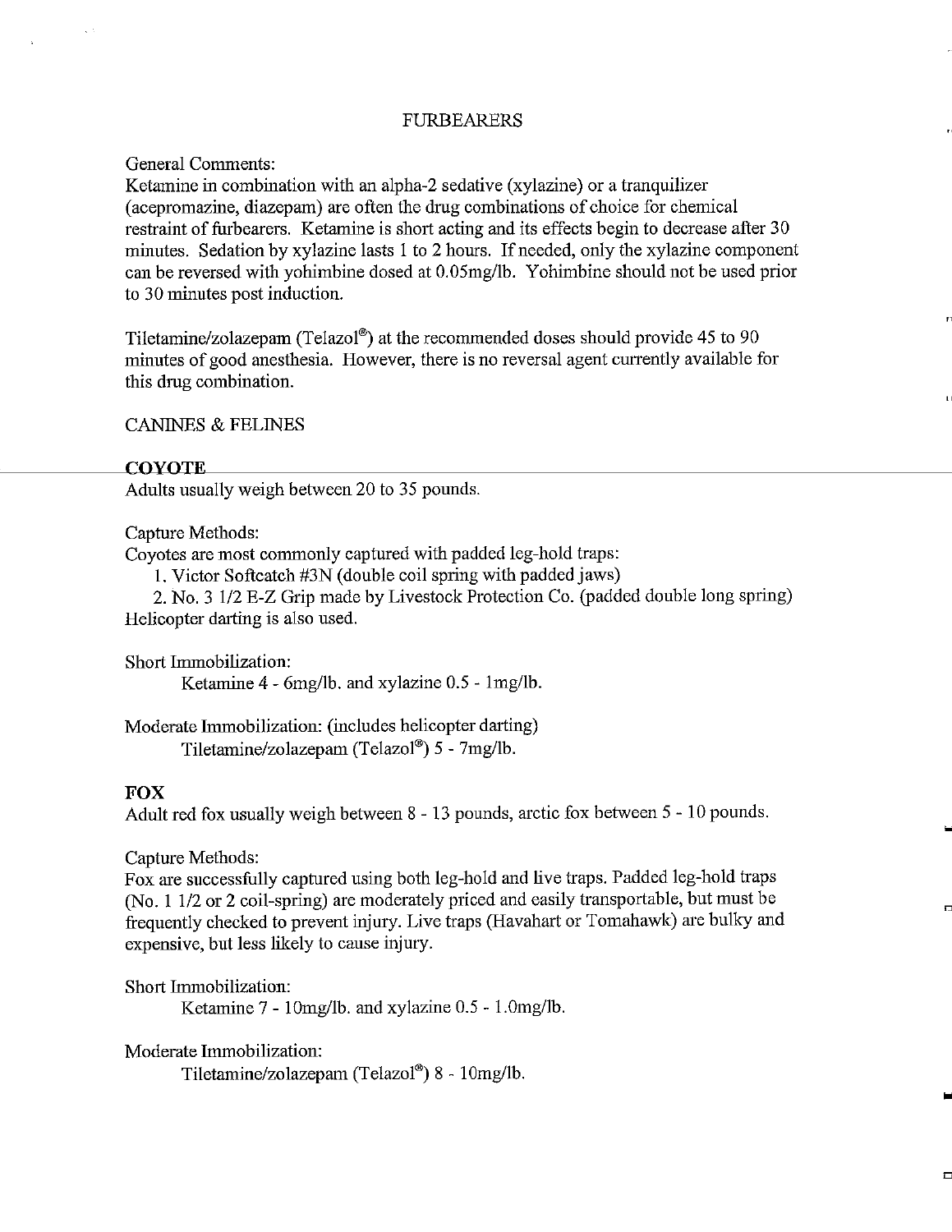### **LYNX**

Adult lynx weigh 15- 30 pounds.

#### Capture Methods:

Live traps (Havahart or Tomahawk) have been used with limited success. Padded leg hold traps have been more effective.

#### Short Immobilization:

Ketarnine *5-* 7mg/lb. and xylazine 0.5 - l.Omg/lb. or acepromazine 0.2mg/lb. (not to exceed 5mg).

Moderate Immobilization:

Tiletarnine/zolazepam (Telazol®) 5 - 8mg/lb. (lower dose for routine handling, higher dose for invasive procedures)

### RODENTS

## **BEAVER**

Adults usually weigh between 30 and *55* pounds with no difference between sexes.

Capture Methods:

Beavers are captured with Bailey or Hancock live traps or with a modified version of either trap.

Chemical Immobilization:

Ketamine 4.5 - 5.5mg/lb. and xylazine 0.5mg/lb. or acepromazine 0.1mg/lb. (not to exceed 4mg)

#### **MUSKRAT**

Adults usually weigh between 2 and 3 pounds.

Capture Methods:

Muskrats are live trapped using a single door mesh wire trap 6 x 6 x 18 inches (Tomahawk Live Trap Co.) baited and set on houses or feeding platforms.

Non-chemical Restraint:

Many non-invasive procedures can be done using a wire restraining cone or canvas cloth bag.

Chemical Immobilization: Ketamine 10 - 20mg/lb. and xylazine 1.0 - 0.5mg/lb.

The lower dose should provide 15 minutes of handling time before arousal begins with full recovety in 1 hour. The higher dose should nearly double the handling time but also lengthens the recovery and increases the chance of anesthetic complications.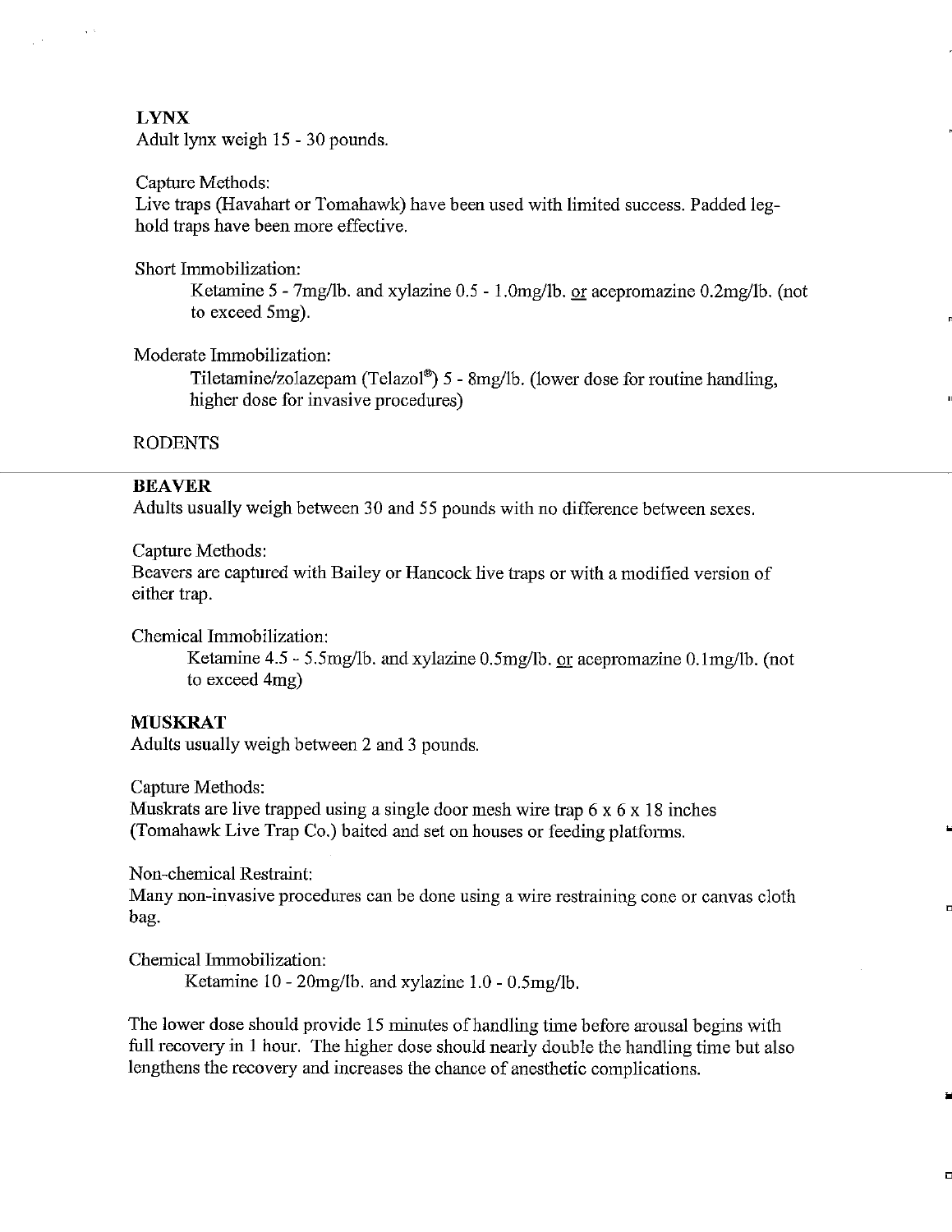### MUSTELIDS

#### **RIVER OTTER**

Adults normally weigh 15 to 25 pounds, but in SE Alaska males may reach 30 pounds.

Capture Methods:

River otters are live-trapped using modified Hancock traps or with padded leg-hold traps. A recent study was quite successful using a padded double longspring (#11 Sleepy Creek).

Short Immobilization: Ketamine 5 - 6mg/lb. and xylazine 0.5mg/lb or diazepam 0.2mg/lb.

Moderate Immobilization:

Tiletamine/zolazepam (Telazol®) 6mg/lb.

#### **MINK**

Adults weigh 1.1 to 3.0 pounds with males much larger than females.

Capture Methods:

Mink are easily trapped in small rectangular wire mesh live traps baited with fish.

Short Immobilization: Ketamine 20mg/lb. and xylazine 0.5mg/lb.

Moderate Immobilization: Tiletamine/zolazepam (Telazol®)  $7 - 10$ mg/lb.

#### **MARTEN**

Adults usually weigh 1.5 to 3.0 pounds. Males are larger than females.

Capture Methods:

Marten are easily caught in live traps (Tomahawk Live Trap Co.) baited with strawbeny or raspbeny jam in the summer and sardines at other times.

Chemical Immobilization: Ketamine 7- lOmg/lb. and xylazine 0.5mg/lb. or diazepam 0.25mg/lb.

### **SHORT-TAILED WEASEL**

Adults weigh 2 to 13 ounces with males much larger than females.

#### Capture Methods:

Weasels are captured in baited rectangular live traps (National, Havahart, Tomahawk).

•

D

Chemical Immobilization: Ketamine 15 - 20mg/lb. (1mg/oz.) and xylazine 0.75mg/lb. (0.05mg/oz.)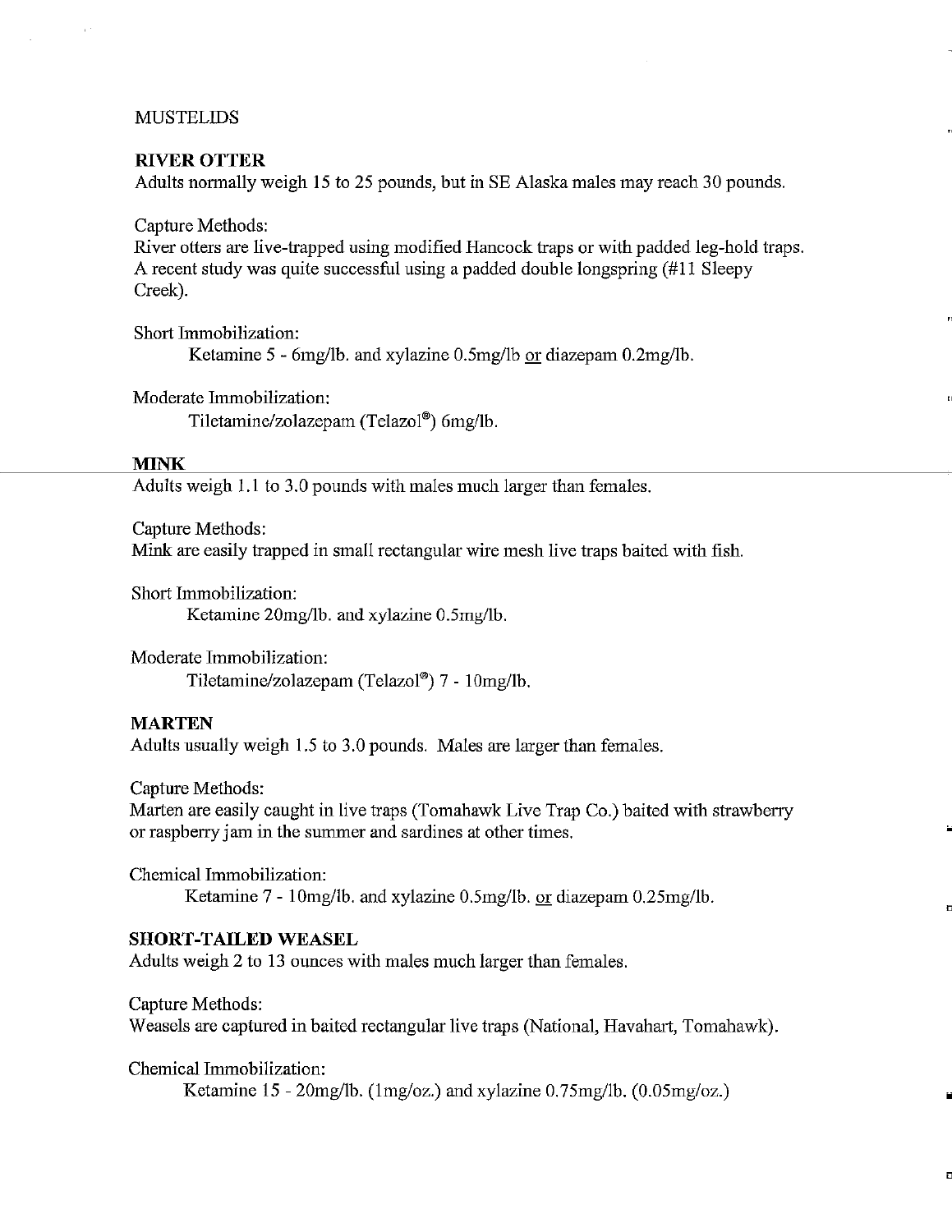#### **Capture Methods:**

In Alaska the capture of moose, other than newborn calves, is exclusively done by darting with an immobilizing drug. Most of the darting is done by helicopter, but in selected situations animals have been successfully darted from the ground or from highway vehicles, A TV's, or snowmobiles. In other states moose have been successfully captured using a shoulder-fired net gun employed from a helicopter.

### **Chemical Immobilization:**

### 1. Adults:

a) Carfentanil 2.5 - 6 mg and xylazine 75 - 200 mg.

The lower doses apply to calm individuals, those in poor condition, use in late winter, or use on small individuals. Higher doses apply to stressed or excited individuals, those in excellent condition, use in the fall, or use on larger individuals.

,.

"

..

D

Reversal: Naltrexone dosed at 100 mg/mg of carfentanil is the antagonist of choice. Naloxone dosed at 150 mg/mg of carfentanil will reverse these moose, but due to naloxone's short half-life, some moose may later show signs of narcotic recycling (renarcotization). Reversal of xylazine dosed at 75 - 200 mg/adult moose is usually unnecessary and recoveries are smoother without using any alpha-2 antagonist. If total reversal is necessary, the xylazine component can be reversed with tolazoline dosed at O.Smg/lb. give intramuscularly.

b) Etorphine 5.5- 8.5mg and xylazine 150- 300mg.

The same comments under carfentauil with respect to the dosage also apply to etorphine.

Reversal: Naltrexone dosed at 50mg/mg of etorphine. If needed for xylazine sedation, give tolazoline dosed at 0.5mg/lb. IM.

#### c) Xylazine 700- 1200mg.

Xylazine used alone is only recommended for moose caught in snares or in confined areas. It is not recommended for free ranging moose. The depth of sedation/immobilization varies significantly with the amount of stress or excitement the moose is exposed to.

Reversal: Tolazoline dosed at 0.5mg/lb. given IM has been shown to adequately reverse xylazine sedation in moose. Yohimbine has not proved to be an effective antagonist of xylazine in moose.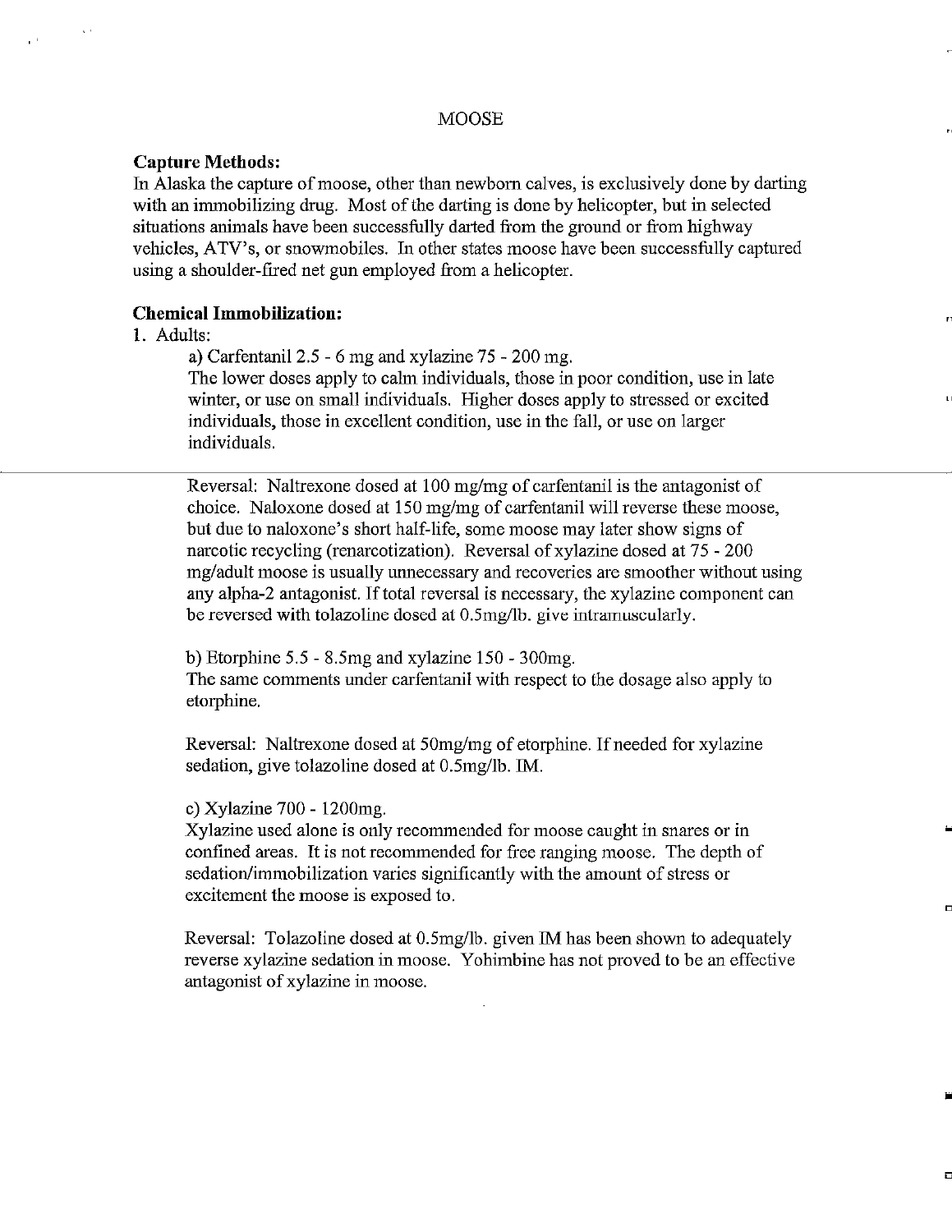2. Yearlings or short-yearling calves:

Carfentanil 1.2 - 2.5mg and xylazine  $120 - 150$ mg

Reversal: Naltrexone dosed at 100mg/mg of carfentanil and, if needed, tolazoline dosed at 0.5 mg/lb. given IM.

"

n

..

D

3. Calves (fall and early winter):

a) Etorphine 3.5- 4.5mg and xylazine 75mg.

Reversal: Naltrexone dosed at 50mg/mg of etorphine.

b) Carfentanil  $1.0 - 2.0$ mg and xylazine  $50 - 75$ mg.

Reversal: Naltrexone dosed at 100mg/mg of carfentanil.

# **Additional Information:**

1. Dart and needle size and placement:

Moose should be darted in a large muscle mass (rump, hind leg, shoulder, or base of neck). Avoid hitting the flank. Darting with carfentanil allows the use of 2 or 3 cc darts, which are fired under most situations with Palmer equipment using green charges. For adults, 1 to 1 and 1/2 inch needles are usually adequate. Fall moose in good condition can have  $\geq 3$  inches of rump fat. Dart placement in these moose should be lower in the hind leg or in the shoulder. Switching to a 2 inch needle may help, but necessitates careful dart placement to prevent injections into internal organs.

2. When inunobilized with a narcotic, moose usually lie down in a sternal recumbent position. If the moose is in a lateral or worse position, especially with their head below the body level, it should be repositioned prior to processing.

3. The few moose that die during the chemical capture and handling process, usually do so well into the handling period. One individual in each capture crew should be routinely monitoring the animals vital signs and be ready to give the antagonists if conditions warrant.

4. ADF&G researchers have found giving 50mg of tolazoline IV to a moose inunobilized with carfentanil and xylazine, that is very deep and showing signs of respiratory depression, will increase its breathing and allow the capture team to complete their work. Naltrexone should only be given as a full dose when total reversal is indicated. Never give a partial dose of naltrexone.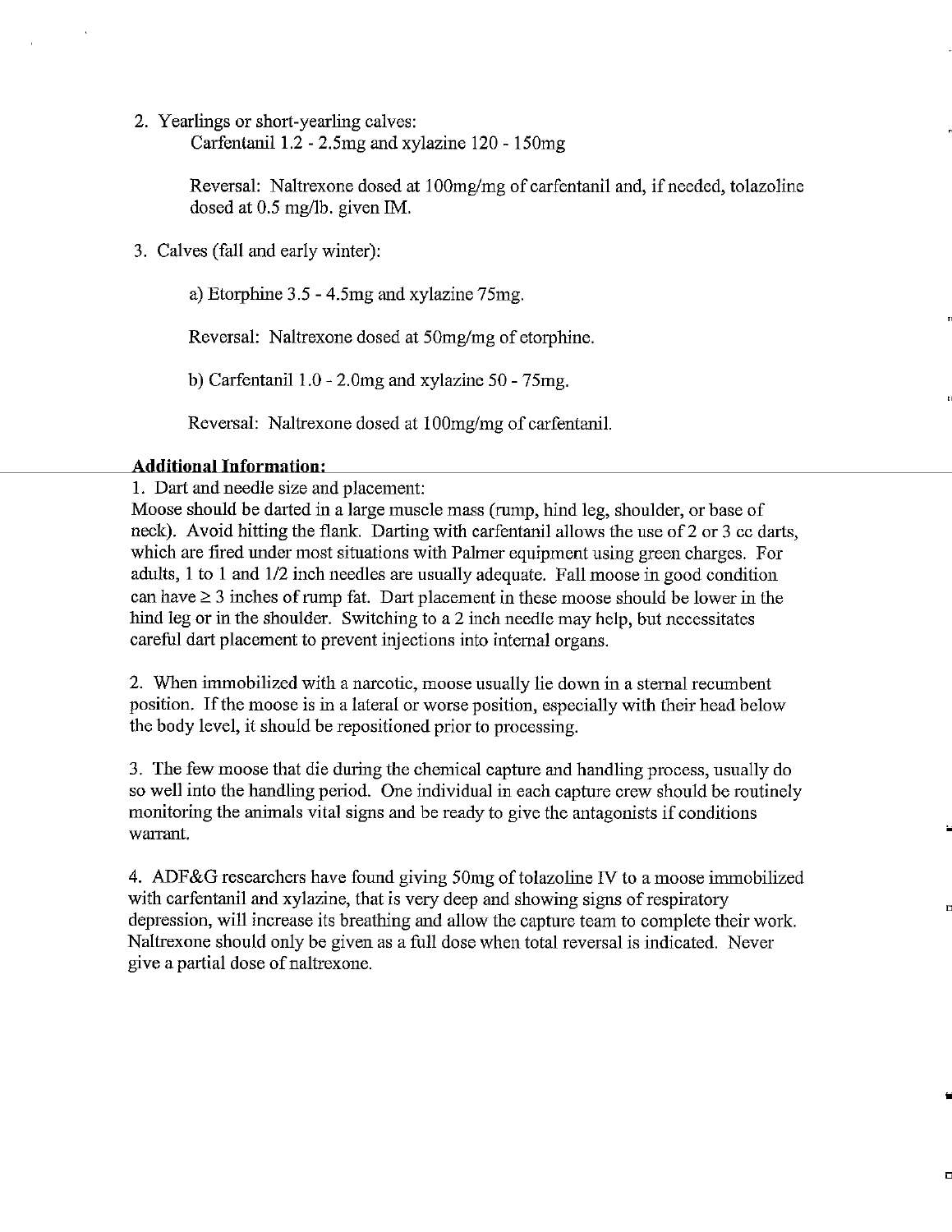#### MOUNTAIN GOAT

#### **Capture Methods:**

In the 1950's, a few mountain goats were caught with leghold snares or nets, but neither method was very successful and resulted in excessive injury or mortality. All recent mountain goat captures in Alaska have been done by helicopter darting.

"

..

t.

D

# **Chemical Immobilization**

1. Carfentanil:

Adult females: 2.4- 2.7mg Adult males: 2.7- 3.0mg Yearlings:  $1.8 - 2.1$ mg

Reversal: Naltrexone dosed at 1 OOmg/mg of carfentanil

2. Etorphine:

Adult females: 3.5- 4.5mg Adult males: 4.5 - 5.5mg Yearlings:  $3.0 - 3.5$ mg

Reversal: Naltrexone dosed at 50mg/mg of etorphine

Mountain goats are usually found in very steep terrain. Because of the possible adverse effects ofresidual tranquilization on the animal's ability to navigate in this terrain, currently I do not recommend the use of a tranquilizer or sedative with the narcotic.

#### **Sedation:**

Adult female dose:

- I. Xylazine 50- 75mg
- 2. Diazepam 30- 40mg

These dosages are for use in transporting or temporarily holding goats. I currently have no information on the use of yohimbine or other alpha-2 antagonist action on reversing xylazine sedation in goats.

### **Additional Information:**

1. The skill of the helicopter pilot makes a big difference in the amount of stress mountain goats are subjected to in capture operations and the dangers both the goat and capture crews are subjected to, making it imperative only experienced pilots be used.

2. Capture crews should carry climbing ropes and gear to get to an occasional goat that may go down in a dangerous location. The helicopter should be equipped with a sling and cable to move goats from an unsafe location to a safer area for processing.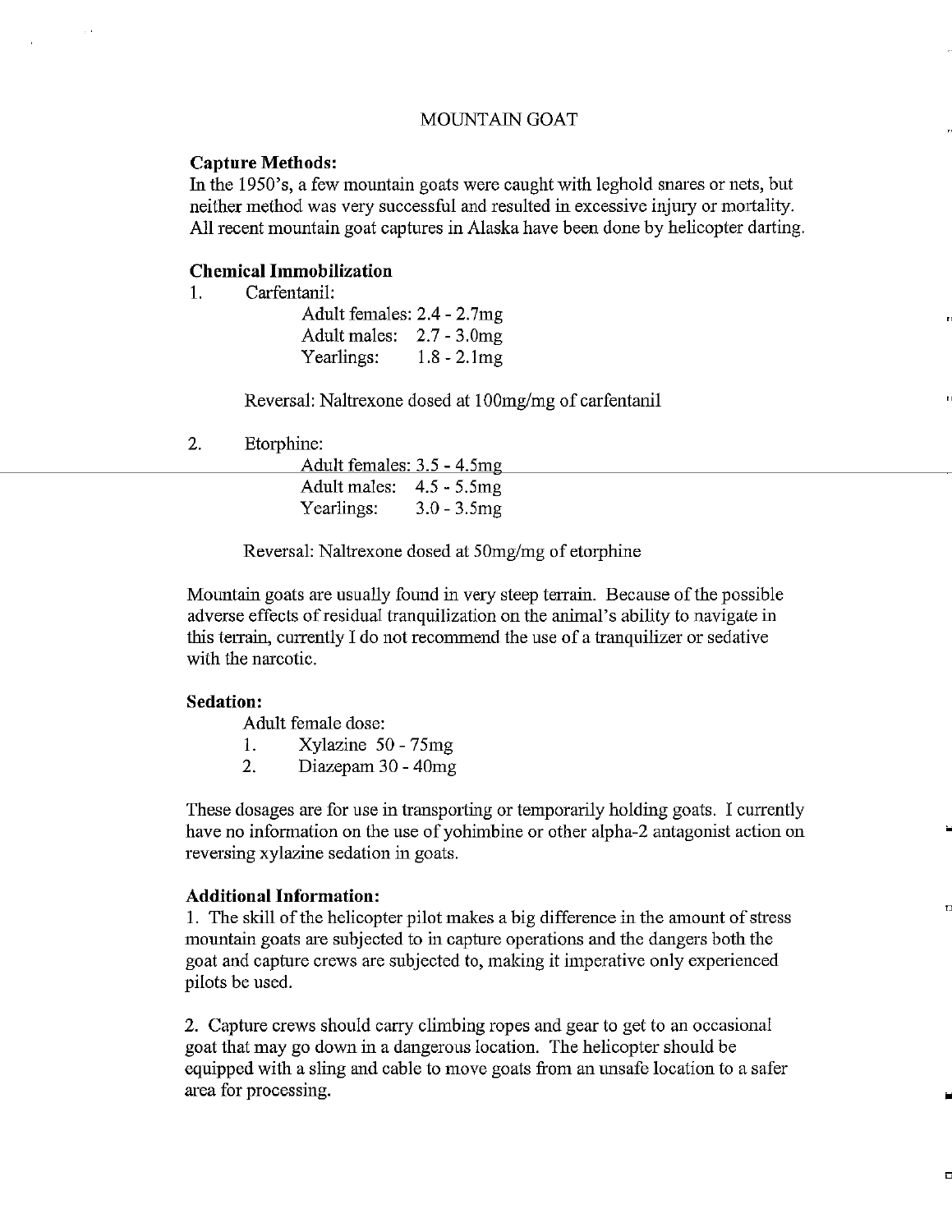3. Mountain goats use their horns as daggers. If animals are only sedated, going to be moved, or temporarily confined with other goats, short pieces of garden hose should be placed over their horns to prevent injuries.

,,

"

..

D

4. A blindfold usually helps calm and control any goats sedated or lightly immobilized.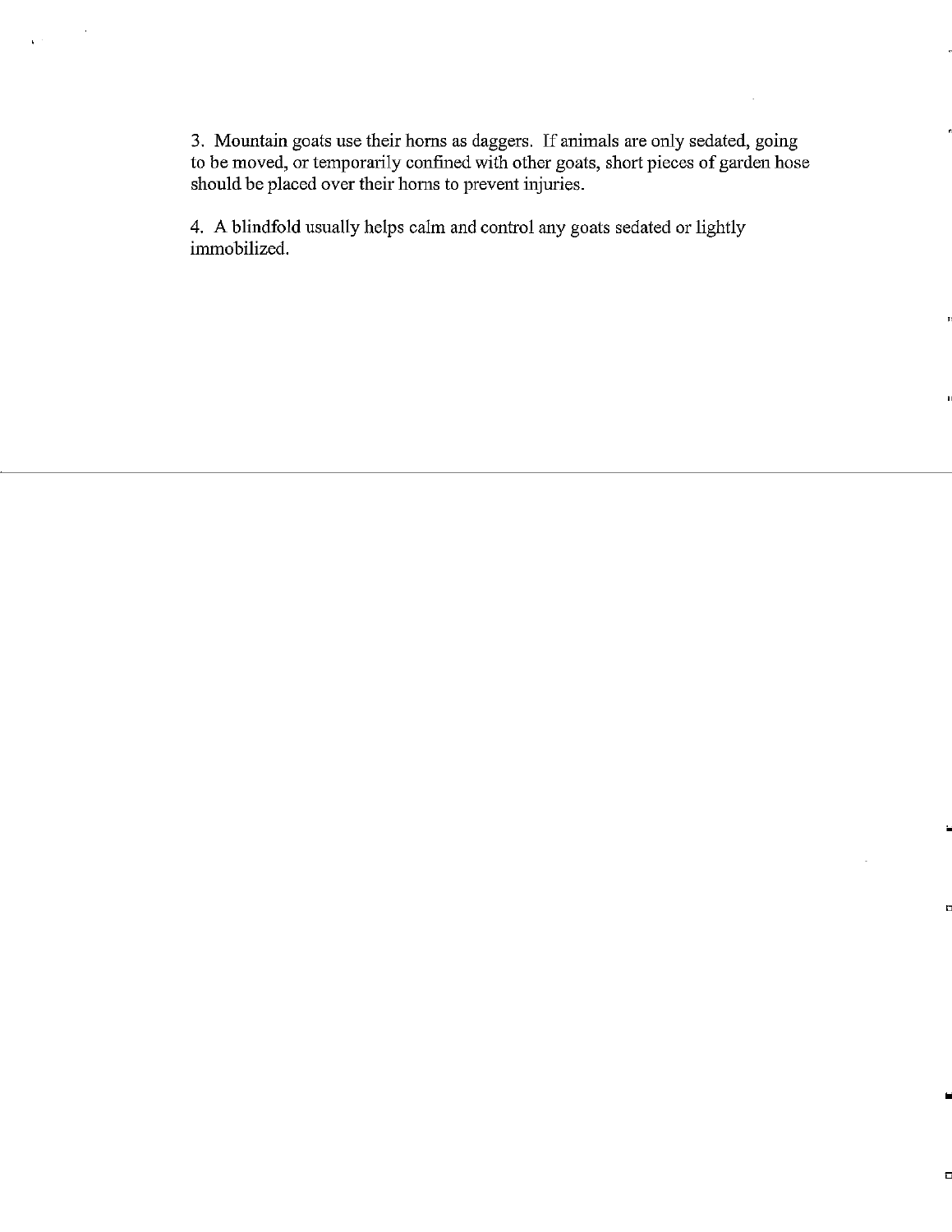#### **MUSKOX**

#### **Capture Methods:**

Currently muskoxen are darted from a helicopter or gently herded to high ground with a snowmobile or 4-wheeler and then approached and darted from the ground. The later method is far less stressful. In the past, muskoxen have been captured using a trained cattle herding breed of dog (blue heeler or border collie) to force the muskoxen into their defense formation and hold them until a member of the capture team can approach and dart one or more animals. This method met with limited success as muskoxen are more aggressive than cattle and it takes a very well trained dog and handler to be successful.

### **Chemical Immobilization:**

Adults:

Carfentanil 5.0 - 6.5mg/xylazine 15 - 25mg.

Reversal: Naltrexone dosed at 100mg/mg of carfentanil. The low dose of xylazine does not require reversal.

Prior to the availability carfentanil, etorphine was used to immobilize muskoxen with or without xylazine. However, doses were high which required a large volume of drug and results were variable with some mortality. Therefore, as long as carfentanil is available, use of etorphine is not recommended.

#### **Additional Information:**

1. Muskoxen are also very sensitive to xylazine and should be dosed carefully.

2. Muskoxen are ahnost always found in a cohesive group. To minimize stress on the individual muskox being handled as well as the group, it is recommended only 1 or 2 individuals are immobilized from a group at one time.

..

E.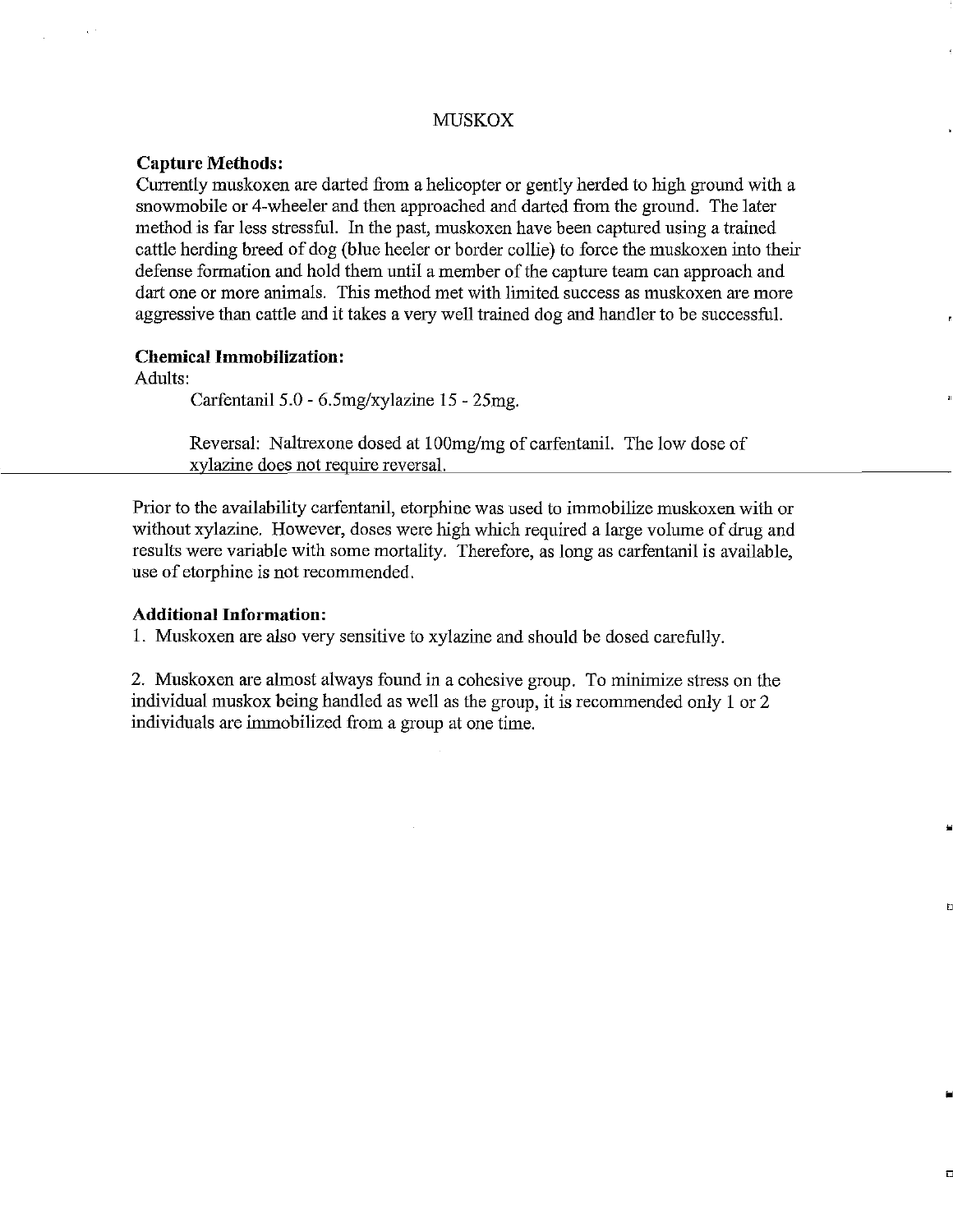### SITKA BLACK-TAILED DEER

#### **Capture Methods:**

Numerous methods have been employed in the capture of deer. Box traps, clover traps, snares, drive nets, and drop nets have been effective in certain seasons in other states with extensive road systems. In Alaska, snaring, helicopter net gunning in the Alpine in summer, and nets fired from a blind on a beach in winter have met with limited success. Helicopter darting or ground darting from a blind or in combination with a boat has been more successful. Recently biologists in Southeast working from vehicles on logging roads have captured deer by darting and by use of a Coda shoulder-fired net gun, but have been most successful with ground darting in combination with an experienced individual using a fawn call.

"

D

0

### **Chemical Immobilization:**

Adult females (70-100 lbs.):

1. Carfentanil  $1.5 - 2.5$ mg and  $30 - 40$ mg xylazine

Reversal: Naltrexone dosed at 100mg/mg of carfentanil

2. Etorphine 2.8- 4.5mg and 20- 50mg xylazine

Reversal: Naltrexone dosed at 50mg/mg of etorphine

3. Ketamine 250- 350mg and xylazine 70- lOOmg (ketamine is freeze-dried and reconstituted at a 200mg/mL concentration)

Reversal: Yohimbine O.lmg/lb. IV or IM (wait 30-min. post induction before administering)

#### **Sedation:**

Xylazine 0.7- 1.2mg/lb.

Reversal: Yohimbine O.lmg/lb. IV or 1M

#### **Additional Information:**

1. Deer are thin skinued with light muscle mass; therefore, use 3cc or smaller darts with light charges.

2. A deer's body condition can vary significantly with seasons and weather conditions, which then effect the amount of chemical agent needed to immobilize or sedate the animal. Late winter doses may be half what fall doses would be for the same animal.

3. Deer confiued to beaches in late winter due to snow depths maybe easier to capture, but due to poor body condition, the additional stress of capture and handling could result in high mortality.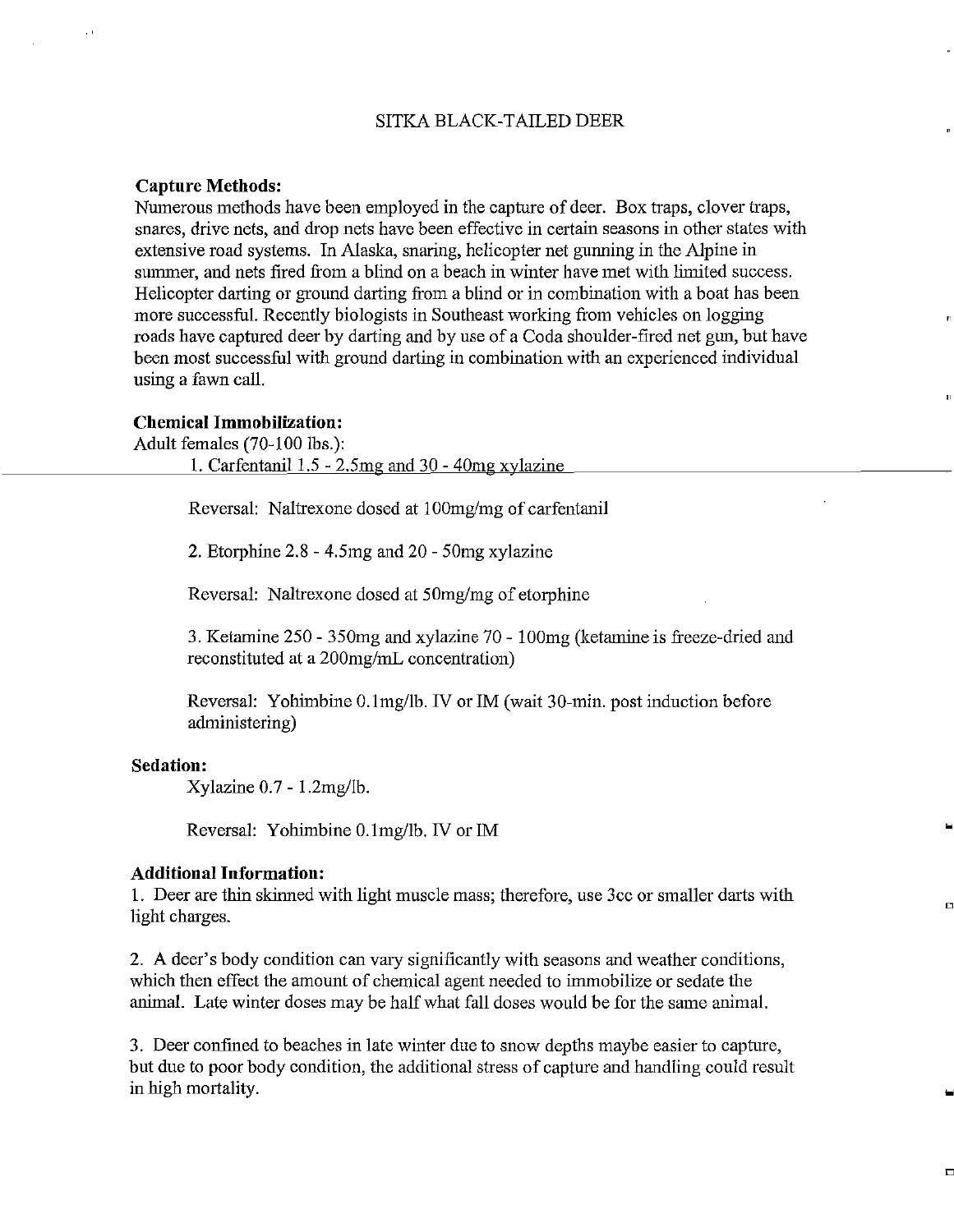## WOLF

### **Capture Methods:**

Most wolves are captured by helicopter darting. Leg hold traps with padded or offset jaws and metal locking snares are also used where darting is not practical.

### **Chemical Immobilization:**

1. Tiletamine/zolazepam (Telazol®) 5 - 6 mg/lb. This dosage provides rapid induction (3 - 5 minutes) with approximately 45 minutes of safe handling. Telazol can be supplemented at 2mg/lb.

"

•

2. Ketamine 3-4 mg/lb. and xylazine 0.5- l.Omg/lb. Rapid induction but only 20 -  $30$  minutes of safe handling.

Reversal: Yohimbine dosed at 0.1mg/lb. for the xylazine component.

3 Etorphine 2 0 - 2 5mg and xylazine 25 - 50mg/adult wolf

Reversal: Naltrexone dose at 50mg/mg of etorphine.

### **Additional Information:**

1. Adults usually weigh between 65 - 130 lbs.

2. For animals lightly immobilized, a muzzle can provide additional safety for capture crews precluding the need for additional chemical restraint.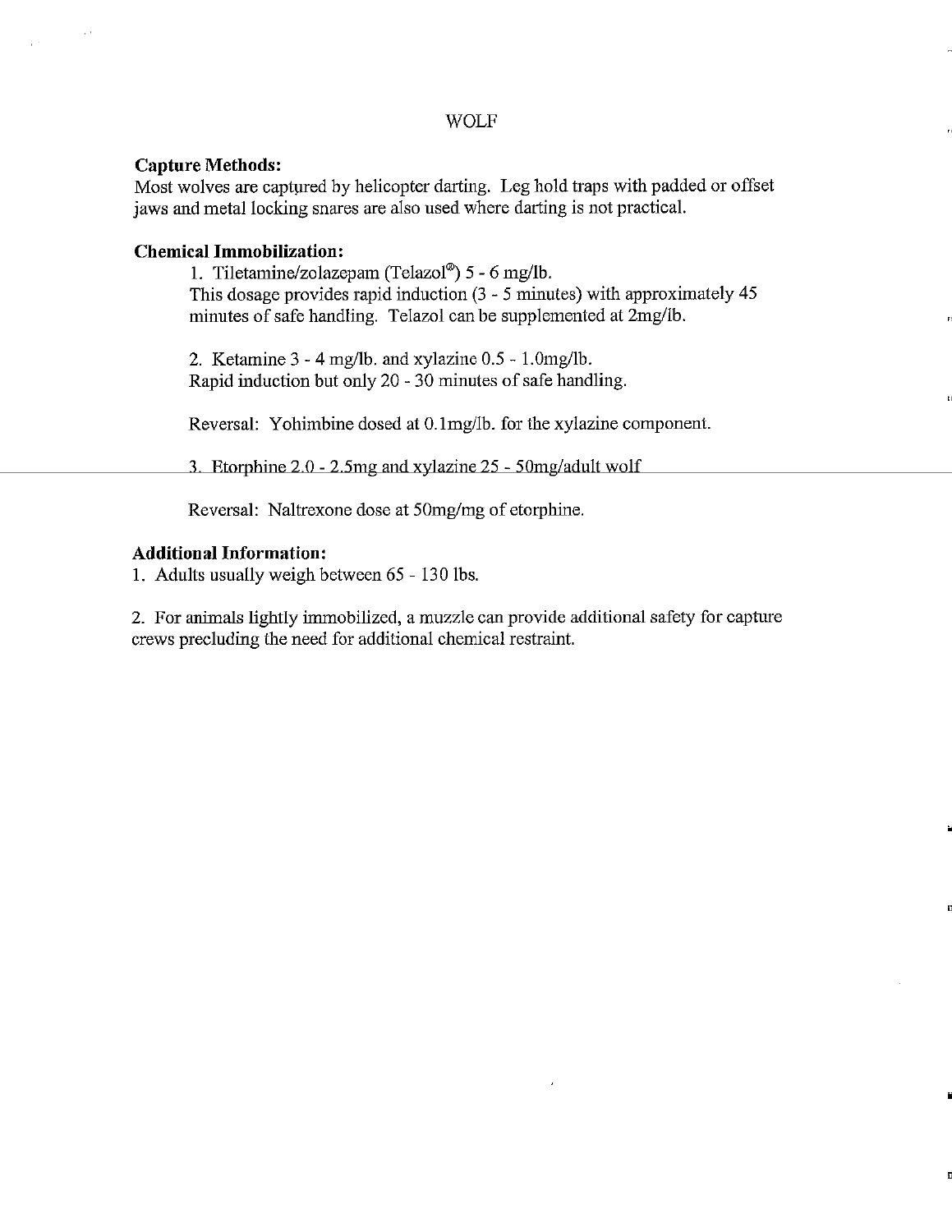## WOLVERINE

### **Capture Methods:**

Wolverines are either darted from a helicopter or live trapped.

### **Chemical Immobilization:**

1. Tiletamine/zolazepam (Telazol") 5 - 8mg/lb. This dosage range will provide a 3 to 4 minute induction and approximately 45 minutes of good anesthesia.

2. Ketamine 5 - 6mg/lb and xylazine 0.5 - 1.0 mg/lb. This drug combination also provides a quick induction but only 20 to 30 minutes of good anesthesia.

Reversal: Yohimbine dosed at O.lmg/lb. for the xylazine component.

### **Additional Information:**

1. Wolverine can have large differences in body weights between sexes with adult males usually weighing 30 - 40 lbs. and adult females 20 - 25 lbs.

2. Both of the above drug combinations have a wide margin of safety and it is better to err on the high dosage side. Therefore, due to the weight differences between sexes, when darting wolverine of unknown sex dose for males.

3. For surgical implants, I recommend using Telazol dosed at lOmg/lb. but monitor respirations closely for rate and tidal volume.

..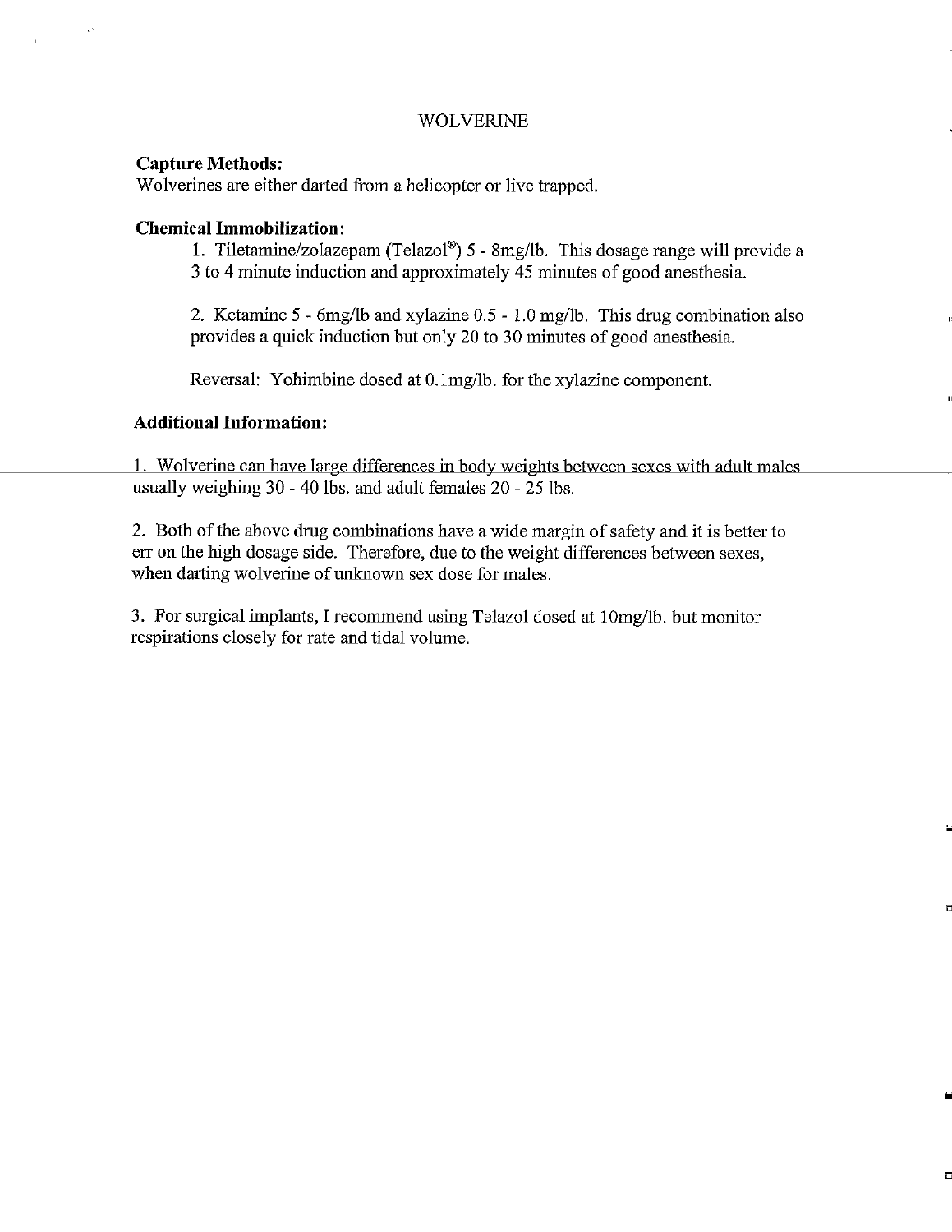#### GENERAL INFORMATION

1. Dart placement- To get the maximum effect in the minimum time, the immobilizing drug should be injected into a muscle mass with good circulation. Therefore, dart placement should be in a large muscle mass, usually the rump/hind leg or shoulder/base of neck. Avoid hitting the flank or over the ribs. One consideration is the time of year and condition of animals to be captured. In the fall many animals have excessive fat (up to 3 or 4 inches) over the lower back and rump. Drug injected into fat is very poorly absorbed.

2. Water hazards- When immobilizing animals in the wild any open water in the area must be cause for concern. Darted animals must be monitored closely and prevented from "going down" where their head may be in water. Animals that are hot from being chased will often seek water to cool themselves.

3. Positioning animals- Immobilized animals should be placed in a natural position with their head level or slightly above their body level. Positioning is most critical in ruminants, which should be in sternal recumbency with their legs folded under them in a natural position. Ruminants lying on their side may regurgitate and inhale rumen contents. Legs left too long in an unnatural position may become temporarily dysfunctional preventing the animal from standing or causing it to stumble.

4. Blindfold - A blindfold is useful in calming a lightly immobilized or sedated animal, and works especially well with ruminants. A blindfold is most useful when transporting or holding a sedated animal. A disadvantage is it prevents monitoring the eyes for palpebral reflex and pupillary response. Blindfolds should be constructed so they do not rub against the cornea and used with an ophthalmic ointment.

5. Pregnant females- Most of the capture drugs we use are not recommended for use on pregnant females. However, I currently have no information of any problems when they are used in the dosages we use them. Therefore, I recommend avoiding their use in late pregnancy when possible.

6. Radiocollar and visual collar fit- Collars should fit so they do not affect the behavior or survival of the animal wearing it. Collars should fit tightly enough so they are not easily shed or caught on vegetation, but loosely enough to allow for weight gain and do not impede normal movement or cause abrasions. Juveniles or rapidly growing animals should be fitted with expanding or breakaway collars. Only experienced personnel should be fitting collars to animals.

7. Ear tags - Ear tags put on incorrectly or in the wrong place can cause infection and eventual loss of the tag. Plastic roto or duflex tags appear to cause fewer infections and last longer than metal tags. The tag should be located in the distal part of the ear lobe, but the tag should not extend beyond the edge of the ear lobe. All hair should be removed from a nickel-sized area on both surfaces of the ear lobe, a hole punched through all layers, and the ear tag clamped into place with the proper ear tag tool. Then examine the tag to see it is snapped together, rotates freely (i.e., is not too tight), and no hair was forced through the hole with the tag.

n

•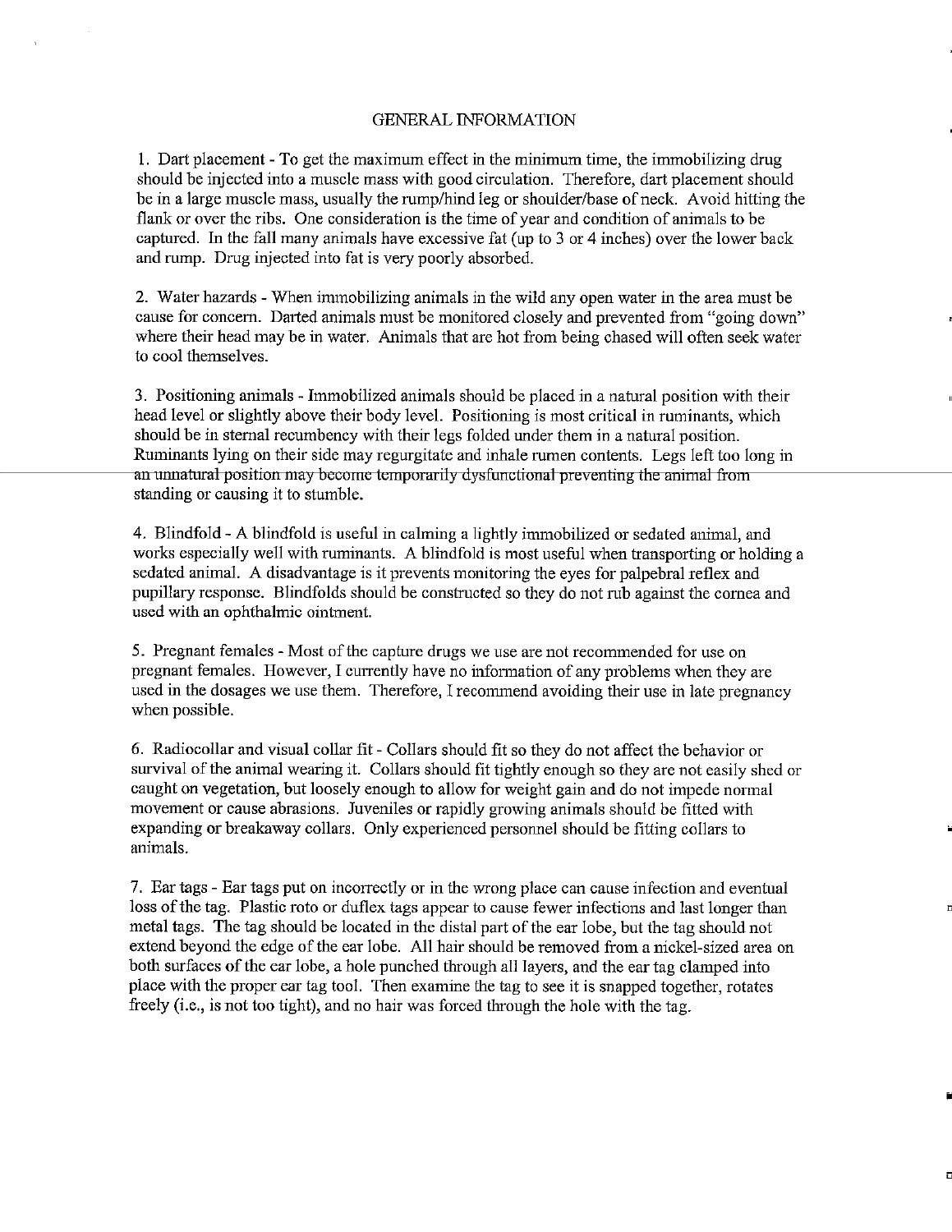#### MONITORING IMMOBILIZED/ANESTHETIZED ANIMALS

Vital Signs:

1. Temperature- For most animals the normal rectal body temperature range is 99 - I 02  $\rm{PF}$  (37.2 - 40 °C). If the temperature increases to  $\geq$  106 °F (41 °C) the animal is mildly hyperthermic and action should be taken to cool the animal. If it is  $\geq 108$  °F (42.3 °C) innnediate action should be taken to cool the animal and if possible reverse the chemical restraint. Temperatures  $\geq 110$  °F (43.4 °C) are life threatening. Concerns of hypothermia begin at 95 'F (35 'C) and efforts should be made to warm the animal. Body temperatures of  $\leq$  90 °F (32.1 °C) are life threatening and require immediate action.

2. Heart rate- For most Alaskan big game species normal pulse ranges between 40 and 120 beats/minute. Pulses persisting below 30 indicate bradycardia or above 150 indicate tachycardia. In either case efforts should be made to correct the problem by reducing the stress, reversing the chemical restraint, or treating the problem. The characteristics of the pulse can also be important. It should be firm and even instead of "thready" or erratic.

3. Respiratory rate- Breathing should be monitored for both frequency and volume (referred to as tidal volume). Panting is a normal response and usually indicates an attempt by the animal to cool itself. Concerns arise ifrespirations fall below 3/minute. Often mechanical stimulation or moving the animal will increase the rate. If respirations remain depressed and its color begins to pale (see below) the chemical restraint should be reversed and/or the animal given a respiratory stimulant. The respiratory rate may be normal but so shallow that the tidal volume is inadequate to insure proper oxygenation of the blood and the animal slowly becomes pale. Usually mechanical stimulation or moving the animal will cause it to breathe more deeply.

4.Color/capillary refill- Ifthe blood pressure and circulation are near normal the mucous membranes are pink in color. In many species the lining of the mouth, gums, or corner of the eye are convenient places to look at these membranes. Species with pigmented gums may require observations of membranes inside the nostril, rectum or vagina. With inadequate oxygen to these tissues they turn from bright pink to pale to ashen gray to blue. As membranes begin to pale efforts should be make to correct the problem (see above). Capillary refill time (CRT) should also be checked. Normal CRT is 1 - 2 seconds. A CRT greater than 2 seconds indicates low blood pressure and, therefore, poor tissue perfusion.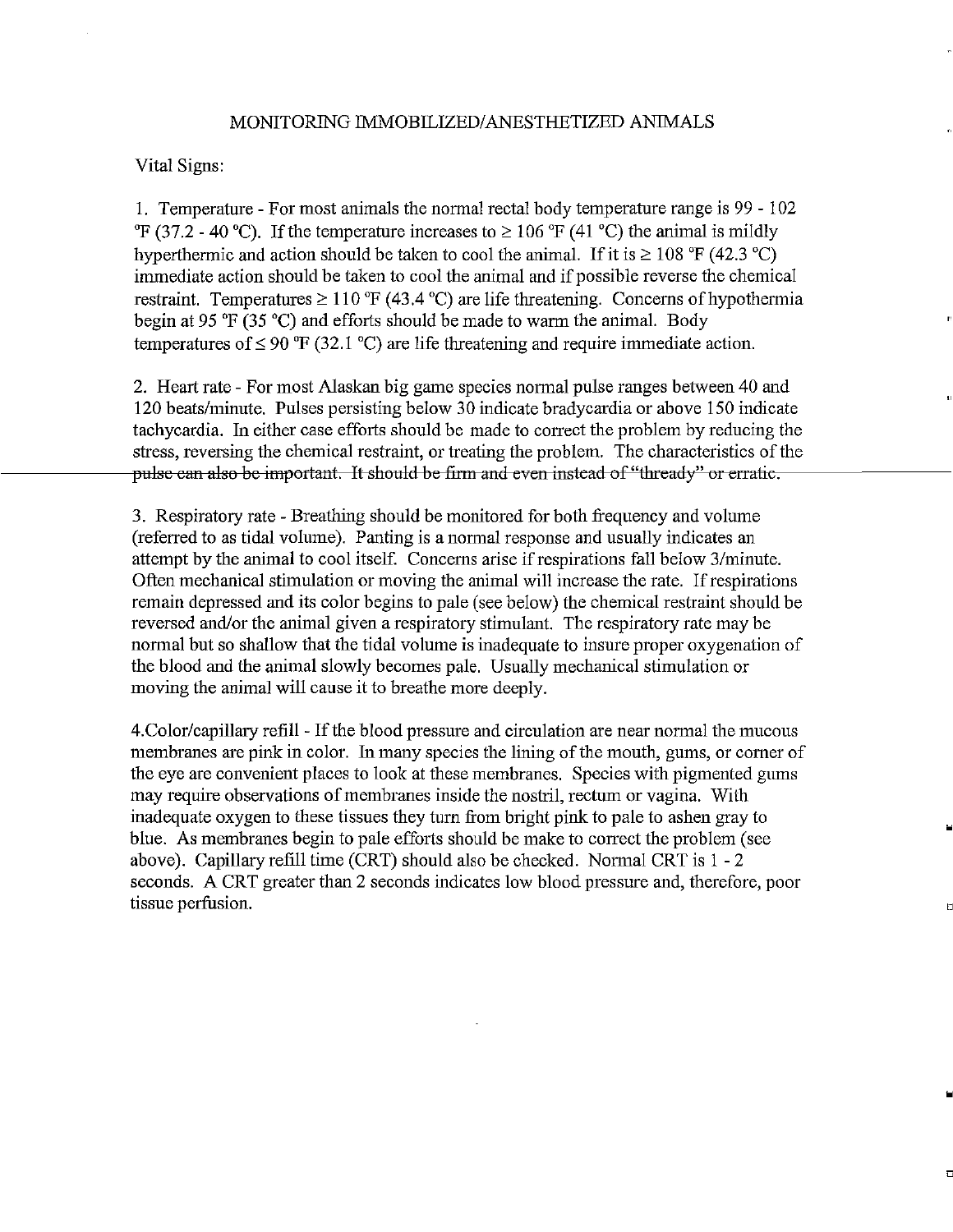#### SUPPLEMENTAL AND EMERGENCY DRUGS

### Injectable Antibiotics:

1. Benzathine and procaine penicillin 7,000- 10,000 units/lb. This antibiotic is most effective against skin bacteria and used to treat wounds or skin infections. Penicillin must be refrigerated, shake well before using.

2. Oxytetracycline 5 - 8mg/lb.

A broad-spectrum antibiotic used for respiratory or gastrointestinal infections or other systemic infections.

,.

n

..

D

Topical Medications:

1. Panolog® ointment or cream- Used to treat deep puncture wounds, dart wounds, or ear infections.

2. Nitrofurazone powder or dressing -For the prevention or treatment of surface bacterial infections ofwounds, bums and skin ulcers.

3. Betadine® ointment or solution (10% providone-iodine)- Used to prevent bacterial infections in minor burns, superficial cuts and abrasions, or to flush wounds.

Deep puncture wounds should be flushed with hydrogen peroxide, medicated topically, and the lesion left to heal from the inside out. It may be necessary to establish bottom drainage so the wound will properly drain. The animal should also be given systemic antibiotics.

Antiparasitic Drugs:

1. Ivermectin 1% solution (Ivomec<sup>®</sup>) –  $1mL/100$  lbs. Effective on most internal and external parasites except for tapeworms.

2. Levamisole phosphate  $-2mL/100$  lbs. Effective on ascarids (roundworms and pinworms).

3. Praziquantel (Droncit®)- Less than 100 lbs. dose at 2mg/lb; greater than 100 lbs. dose at 1mg/lb. Used for the treatment of tapeworm infections.

Eye Medication:

Ophthalmic ointment or base - Used to protect the cornea from drying out or becoming scratched.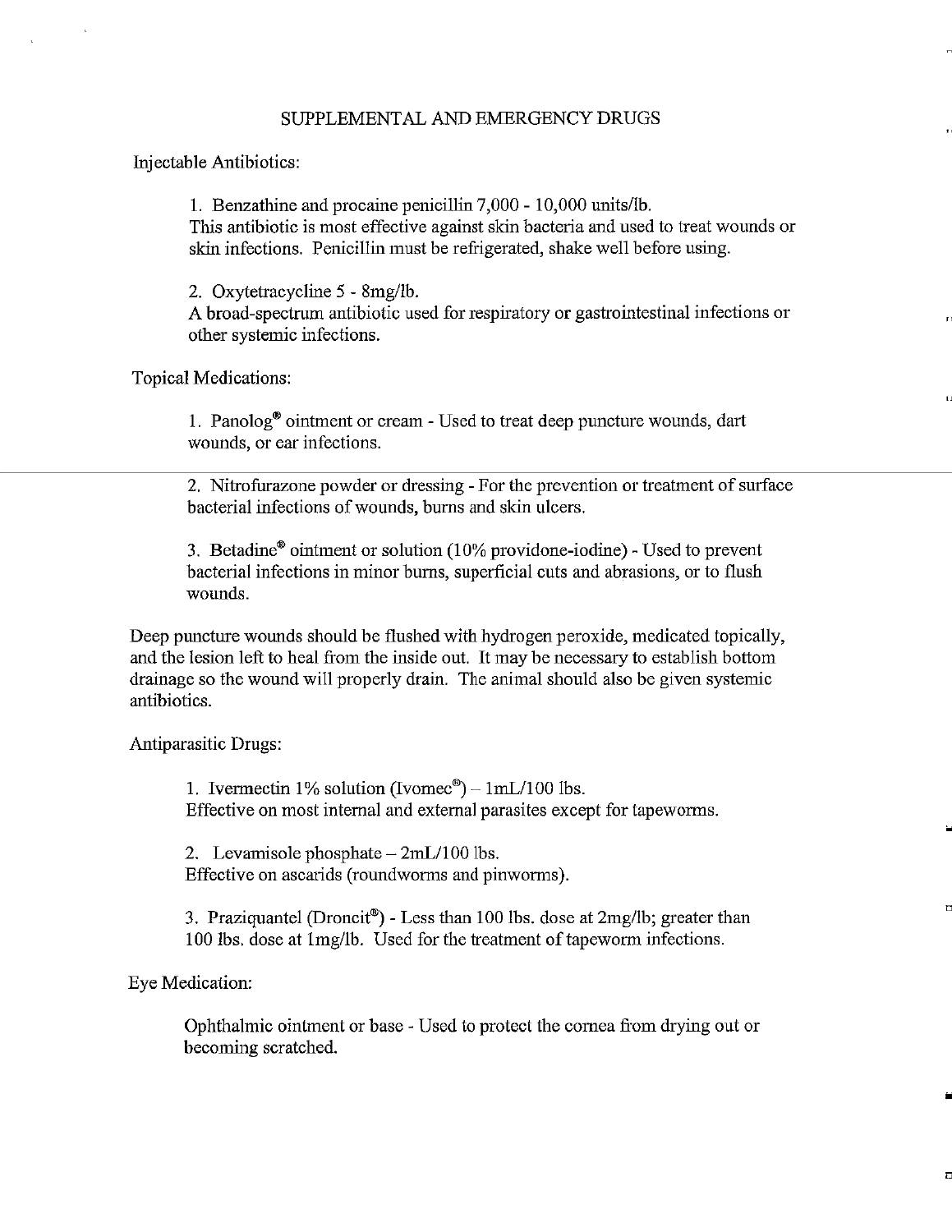### Emergency Drugs:

1. Doxapram 0.2 - 0.5mg/lb intravenously or sublingually Doxopram is a CNS respiratory stimulant used in emergency situations for apnea or very depressed respirations. It is short acting and, ifnecessary, this dosage should be repeated in 10 - 15 minutes.

### 2. Atropine 0.1- 0.2mg/1b

Atropine is used to stimulate heart rate for an animal that is bradycardic and to reduce secretions. It is also used preventatively with immobilization drugs known to cause bradycardia or that cause hypersecretions.

"

..

D

3. Dexamethasone 5- 20mg

Dexamethasone is an injectable steroid used to treat shock or animals showing signs of capture myopathy.

4. Intravenous fluids (Ringer's or lactated Ringer's<sup>®</sup>) Fluids are used in shock therapy or in the treatment of capture myopathy.

5. Preventive treatments for capture myopathy:

 Animals highly susceptible to capture myopathy can be treated with the following drugs as a preventative:

- a. Selenium/vitamin E (Bo-Se®) 2.5mL/100 lbs.
- b. 10% magnesium sulfate 50mL/100 lbs. subcutaneously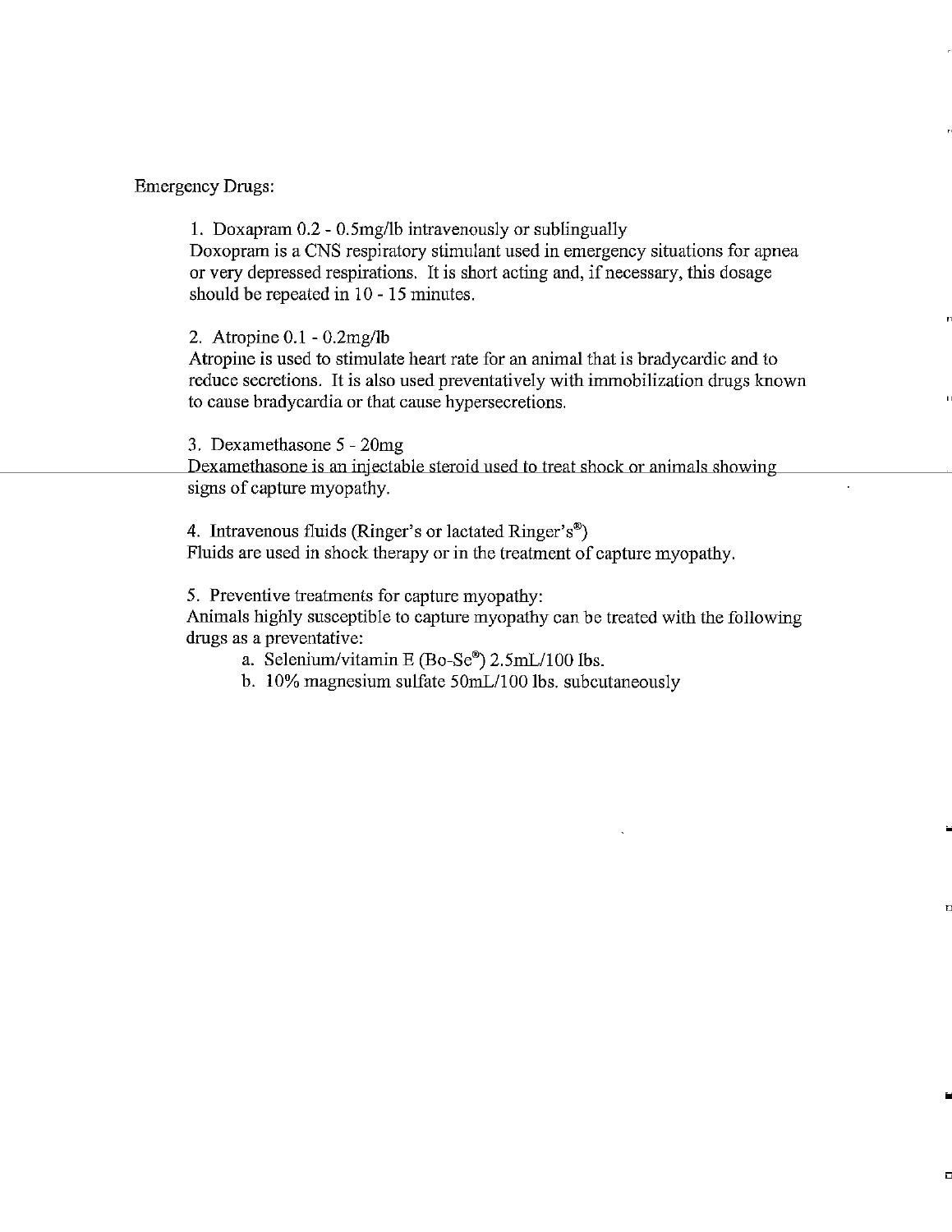## HUMAN SAFETY CONCERNS WHEN USING CHEMICAL IMMOBILIZERS

- I. General Safety Procedures:
	- 1. Work in pairs.
	- 2. Use rubber gloves when handling the drug and loading darts.
	- 3. Store loaded darts and used darts in nonbreakable, leakproof containers.
	- 4. Personnel should be familiar with and qualified to administer CPR and first aid.
	- 5. Water should be available to flush any spilled drug from skin.
- II. Ultra-potent Narcotics ( carfentanil and etorphine)
	- A. Emergency:
		- 1 Narcotic splashed or spilled on skin·

Thoroughly flush the skin with water and observe individual for symptoms of poisoning. Usually no additional treatment is necessary.

2. Accidental injection of narcotic:

Usually results in one or more symptoms of narcotic poisoning, which can be life threatening and requires treatment.

- 3. Symptoms of narcotic poisoning:
	- a. Severe respiratory depression
	- b. Severe drop in blood pressure
	- c. Dizziness and disorientation
	- d. Loss of consciousness
	- e. Muscle rigidity
	- f. Vomiting
	- g. Pin-point pupils

### B. Treatment (if symptoms warrant):

- 1. Maintain airway CPR, if necessary
- 2. Administer antagonist- Naloxone or Naltrexone.

a. Naloxone or Naltrexone- Give 25 mg for every mg or the narcotic that was accidentally injected. The preferred route of administration for either drug is by slow intravenous injection, but they can also be given intramuscularly.

- b. If no response in five minutes, give additional dose.
- c. Also give additional naloxone if effects from it begin to wear
- off and individual again displays symptoms of narcotic poisoning.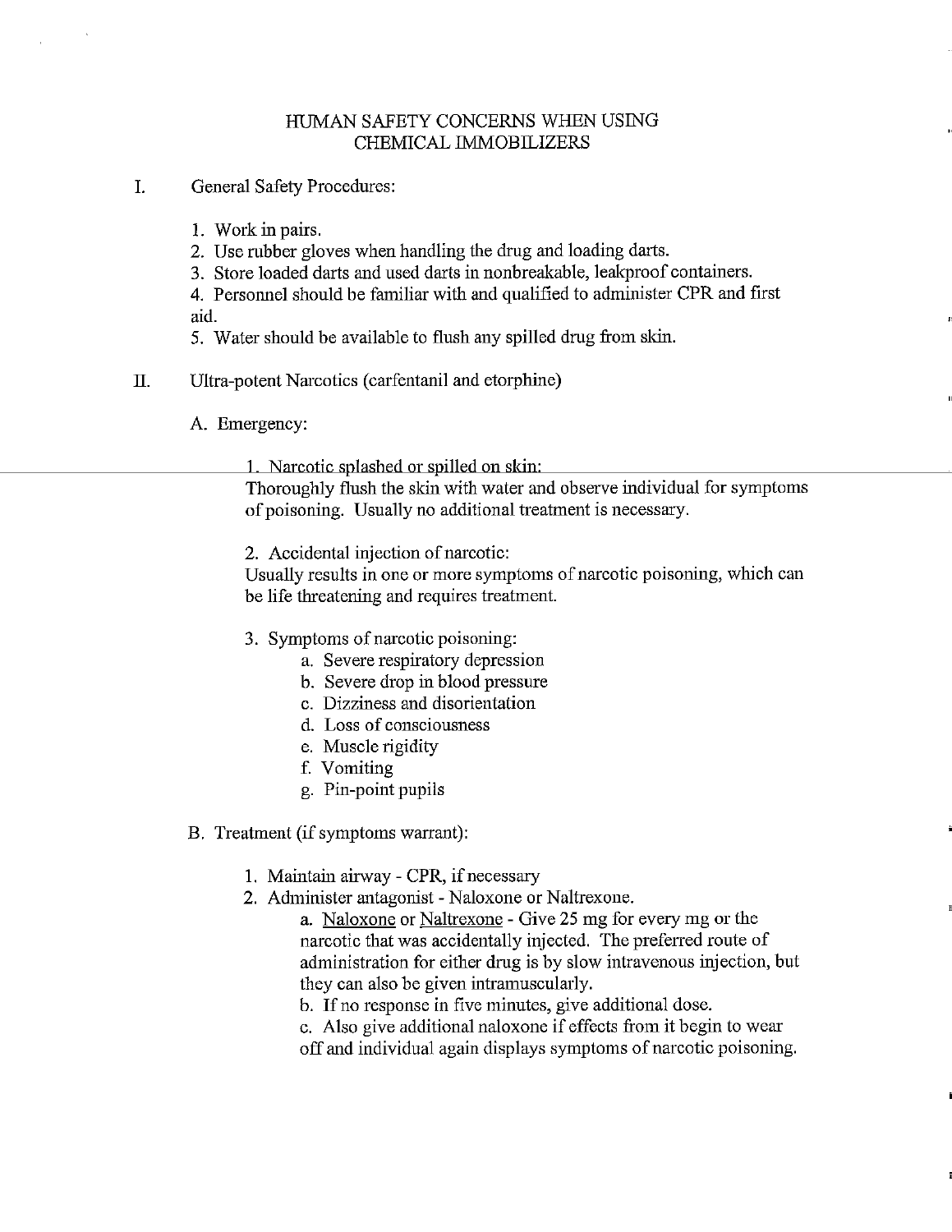#### Wolverine Drug Dosages·

Amount (ml) = est. weight  $*$  dose  $I$  concentration

#### Ketamine & Medetomidine

Ketamine:  $dose = 8$  mg / kg; concentration = 200 mg / ml Medetomidine:  $dose = 0.3$  mg / kg; concentration = 20.mg / ml

| Body Weight<br>(kg) | Ketamine<br>(ml | Medetomidine<br>(ml) | Total Volume<br>(ml) | Atipamezole<br>(ml) |
|---------------------|-----------------|----------------------|----------------------|---------------------|
|                     | 0.12            | 0.045                | 0.165                | 0.1                 |
|                     | 0.20            | 0.075                | 0.275                | 0.2                 |
| 10                  | 0.40            | 0.150                | 0.550                | 0.4                 |
| 15                  | 0.60            | 0.225                | 0.825                | 0.6                 |
| 20                  | 0.80            | 0.300                | 1.100                | 0.8                 |
| 25                  | 1.00            | 0.375                | 1.375                | 1.0                 |
|                     |                 |                      |                      |                     |

**NOTE: Ketarnine loses clinical effectiveness after 20-40 min; animal could**  spontaneously recover. If not done processing by 40 min, re-dose with **Ketamine.** 

Telezol  $Dose = 13$  mg / kg; Concentration = 190.7 mg / ml **Telazol bottle+ 1.8 ml sterile water=** 2.5 cc **Telazol at229 mg I ml**  — maximum solubility – probably not good for cold lemps.<br>- Telazol bottle + 2.3 ml sterile water = 3.0 ml at 190.7 mg *I* ml  $500$ 

**Capture International recommended concentratio!l Telazol bottle+ 5.0ml sterilewater=5.7-ml at 100 mg/ml** 

Golden et al. recommended concentration

| Body Weight<br>(kg) | Telazol at 190.7 mg/ml<br>(ml) | For seisure give |
|---------------------|--------------------------------|------------------|
|                     | 0.34                           | Diazepam         |
| 10                  | 0.68                           |                  |
| 15                  | 1.02                           |                  |
| 20                  | 1.36                           |                  |
| 25                  | I 70                           |                  |

# Other Animals:

Wolf: 500 mg Telazol

Lynx: 0.15 ml medetomidine + 0.25 ml ketamine

۰

 $2.63 mL$ 

 $\mathcal{L}_\mathcal{P}$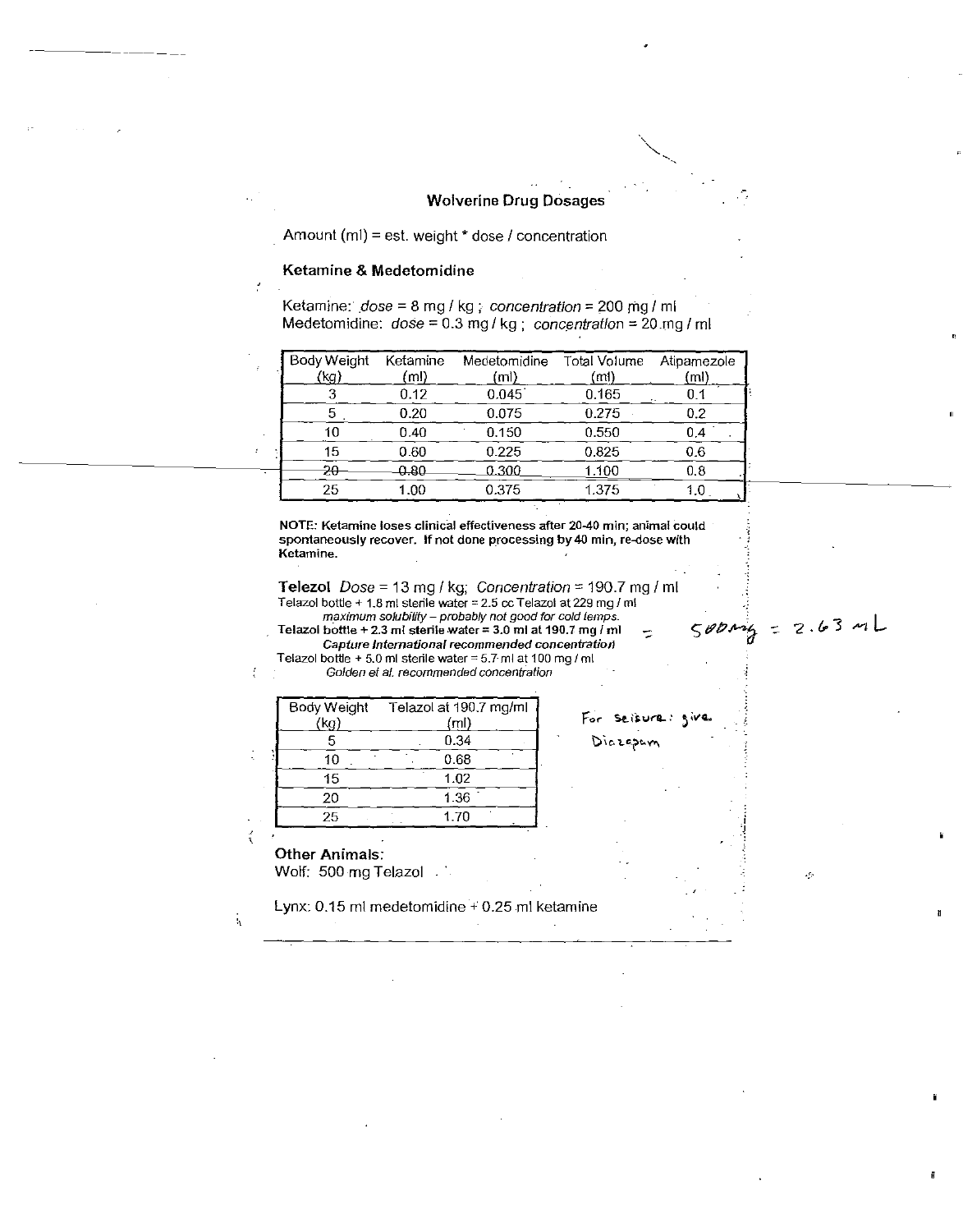3. Get to a medical facility as soon as possible and make sure the physician is told what narcotic the individual was exposed to and if any antidote was given.

III. Cyclohexamines (tiletamine and ketamine):

A. Initially, this group produces symptoms of excitability. Large doses can result in severe respiratory depression, hypertension, and eventually coma.

B. In the case of accidental human exposure, the most important field first aid " treatment is for someone to remain with the exposure victim, keep them quiet, monitor respirations, and be prepared to provide CPR if necessary. The individual should be transported to a hospital as soon as possible. No antagonist is currently available.

C. The hospital physician should be told what drug or drug combination and the approximate dose the individual was exposed to. If the patient was exposed to Telazol® (tiletamine/zolazepam) the physician should be told the effects are similar to ketamine and diazepam.

IV. Aipha-2 Agonists (xylazine, detomidine, medetomidine):

A. These are a unique group of drugs currently used only in veterinary medicine. Effects are dose dependent, but at higher doses cause: respiratory depression, hypotension, and profound depression. These drugs can be absorbed through mucous membranes as well as by injection. One documented case resulted in unconsciousness and eventual respiratory failure but no hypotension.

B. Treatment in the field should consist of monitoring respirations, provide CPR if necessary, and transport to a hospital as soon as possible.

C. Alpha-2 antagonists include yohimbine, tolazoline and atipamezole; but none of these drugs have been tested in humans. Therefore, their use in the field is not recommended but the attending physician should be made aware of their use in animals.

f'l

..

E.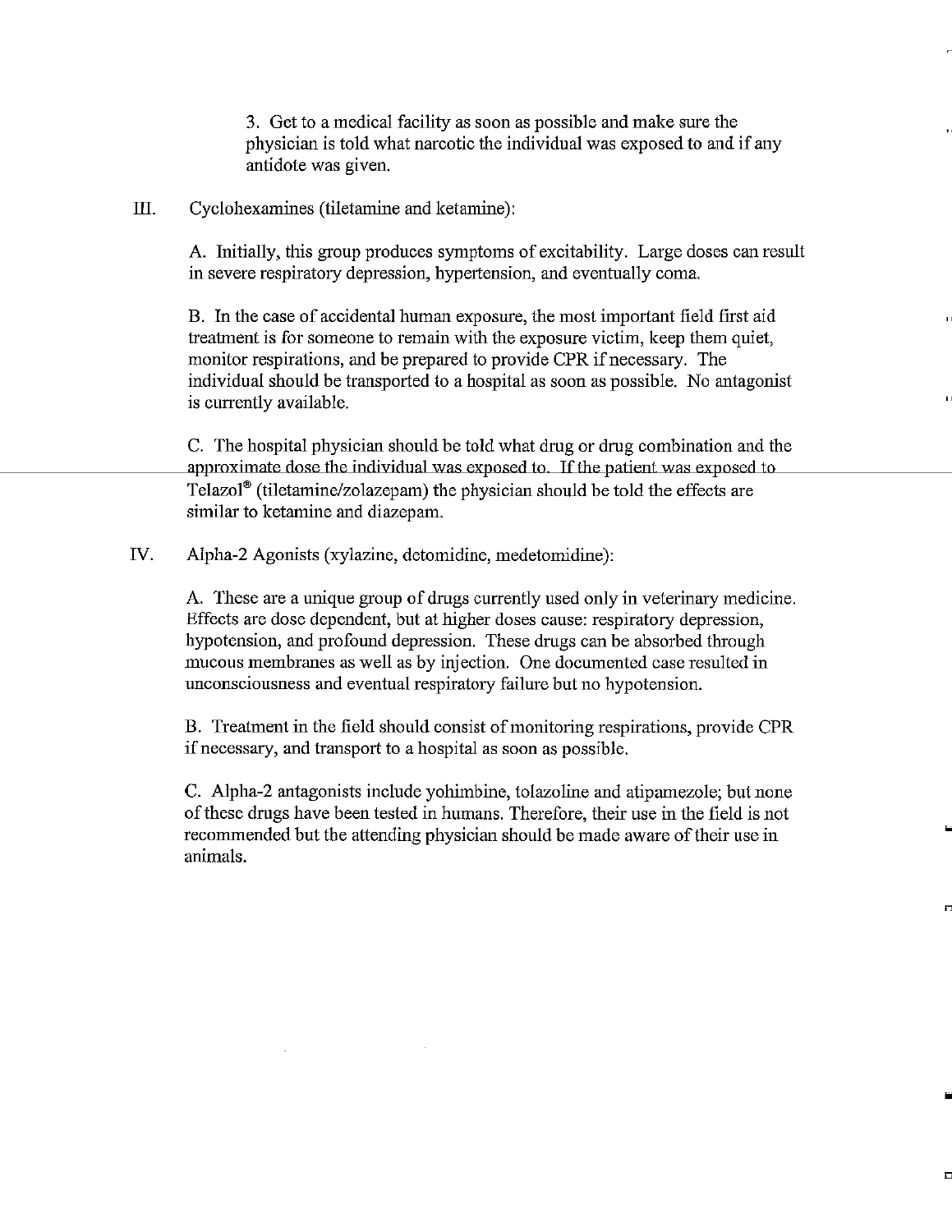#### GLOSSARY

Analgesia - loss of sensibility to pain

Anesthesia (general) - total loss of consciousness and sensation

Apnea - a cessation of the breathing impulse

Ataxia - failure of muscular coordination for voluntary movement

Bradycardia - abnormal slowing of the heart beat

Catalepsy- a state in which the limbs are in waxy rigidity (will maintain a position for a time), but the subject is umesponsive to stimuli

Convulsion - violent involuntary contractions of the voluntary muscles

Cyanosis - bluish discoloration of the skin due to lack of oxygen in the blood

Dyspnea - difficult or labored breathing

Emesis - vomiting

Hepatic - pertaining to the liver

Hyperthermia - an increase in body temperature above physiologic normal

Hypothermia- a decrease in body temperature below physiologic normal

Immobilize - to cause an animal to lose its ability to make coordinated, purposeful movements

Induction time- elapsed time from drug injection to inunobilization

Narcotic -an agent that produces insensibility or stupor

Palpebral reflex - eyelid or blink reflex

Renal - pertaining to the kidneys

Sedation- act of calming usually accompanied by a mild degree of central depression (used interchangeably with tranquilization)

n

•

Tachycardia - excessively rapid heart beat

Tranquilizer - drug that brings tranquillity by calming, quieting or pacifying, and a lack of concern with surroundings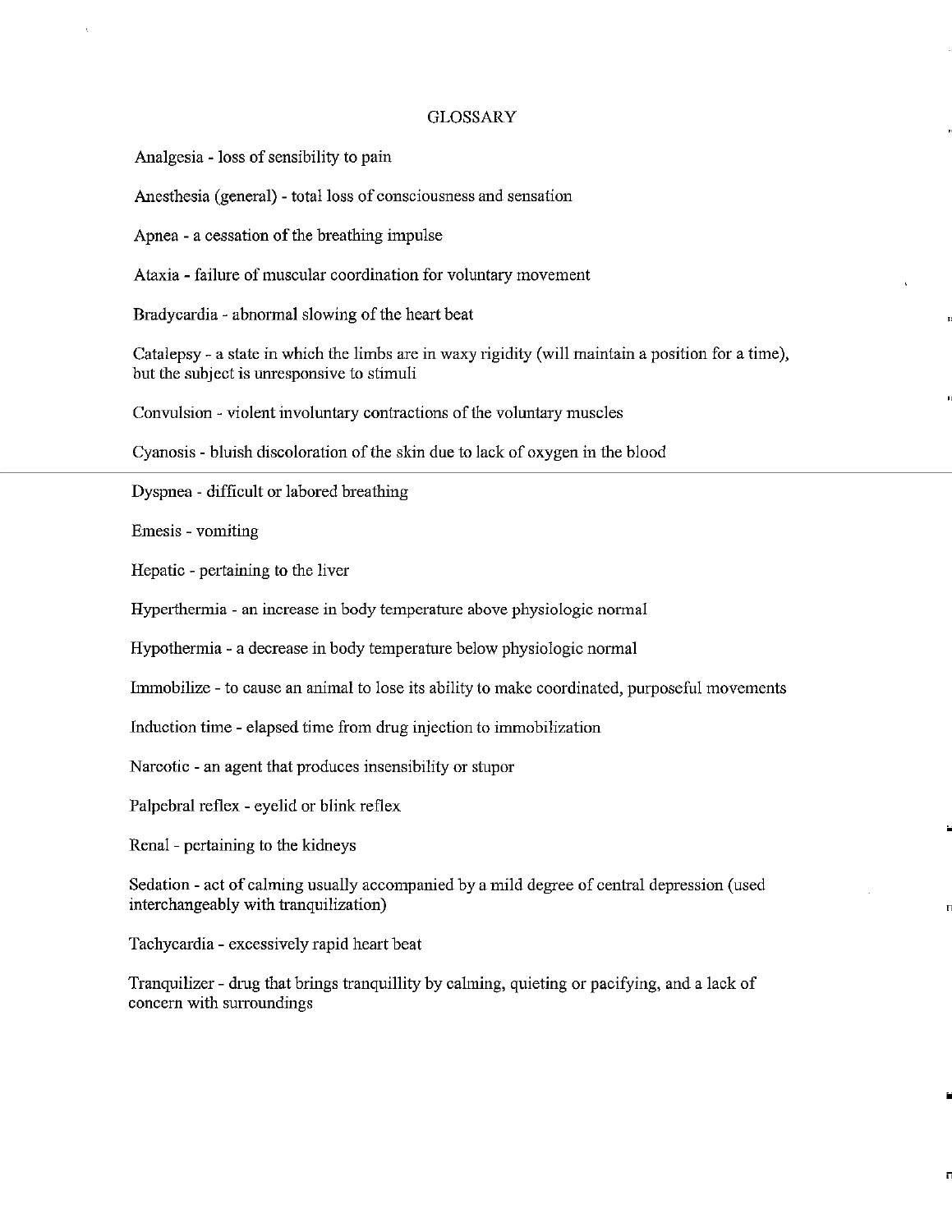**Pharmaceuticals used by Alaska Department of Fish and Game staff on wildlife species.** 

| Generic name | <b>Brand name</b>                       | Manufacturer                   |
|--------------|-----------------------------------------|--------------------------------|
| acepromazine | PromAce®<br>Aceproject®<br>Acepromazine | Fort Dodge<br>Vetus            |
|              | Maleate (generic)                       | <b>Butler</b><br>Vedco         |
|              |                                         | Western Veterinary Supply      |
|              |                                         | Boehringer Ingelheim Vetmedica |
| atipamezole  | Antisedan®                              | Pfizer                         |
| earfentanil  | Wildnil™                                | Wildlife Pharmaceuticals       |
| diazepam     | No veterinary approved product          |                                |
|              | Valium®                                 | Roche                          |
|              | <b>Dizac®</b>                           | Ohmeda                         |
|              | Diazepam Inj.                           | Henry Schein                   |
|              | (generic)                               | Elkins-Sinn                    |
|              |                                         | Others                         |
| doxapram     | Dopram <sup>®</sup> -V                  | Fort Dodge                     |
| etorphine    | M-99™                                   | Wildlife Pharmaceuticals       |
| isoflurane   | <b>AErrane®</b>                         | Fort Dodge                     |
|              | <b>IsoFlo®</b>                          | <b>Abbott Labs</b>             |
|              | Iso-Thesia                              | Vetus                          |
|              | <b>IsoVet®</b>                          | Schering-Plough                |
| ivermectin   | <b>Ivomec®</b>                          | Merial                         |
| ketamine     | <b>Ketaset<sup>®</sup></b>              | C<br>Fort Dodge                |
|              | Ketaject <sup>®</sup>                   | Phoenix                        |
|              | KetaVed™                                | Vedco                          |
|              | Keta-Sthetic™                           | Western Veterinary Supply      |
|              | VetaKet <sup>®</sup>                    | Lloyd Labs                     |
|              | Vetamine™                               | Schering-Plough                |
|              | Ketamine HCl                            | Boehringer Ingelheim Vetmedica |
|              | (generic)                               | VetTek                         |

 $\sim$ 

..

..

 $\Gamma$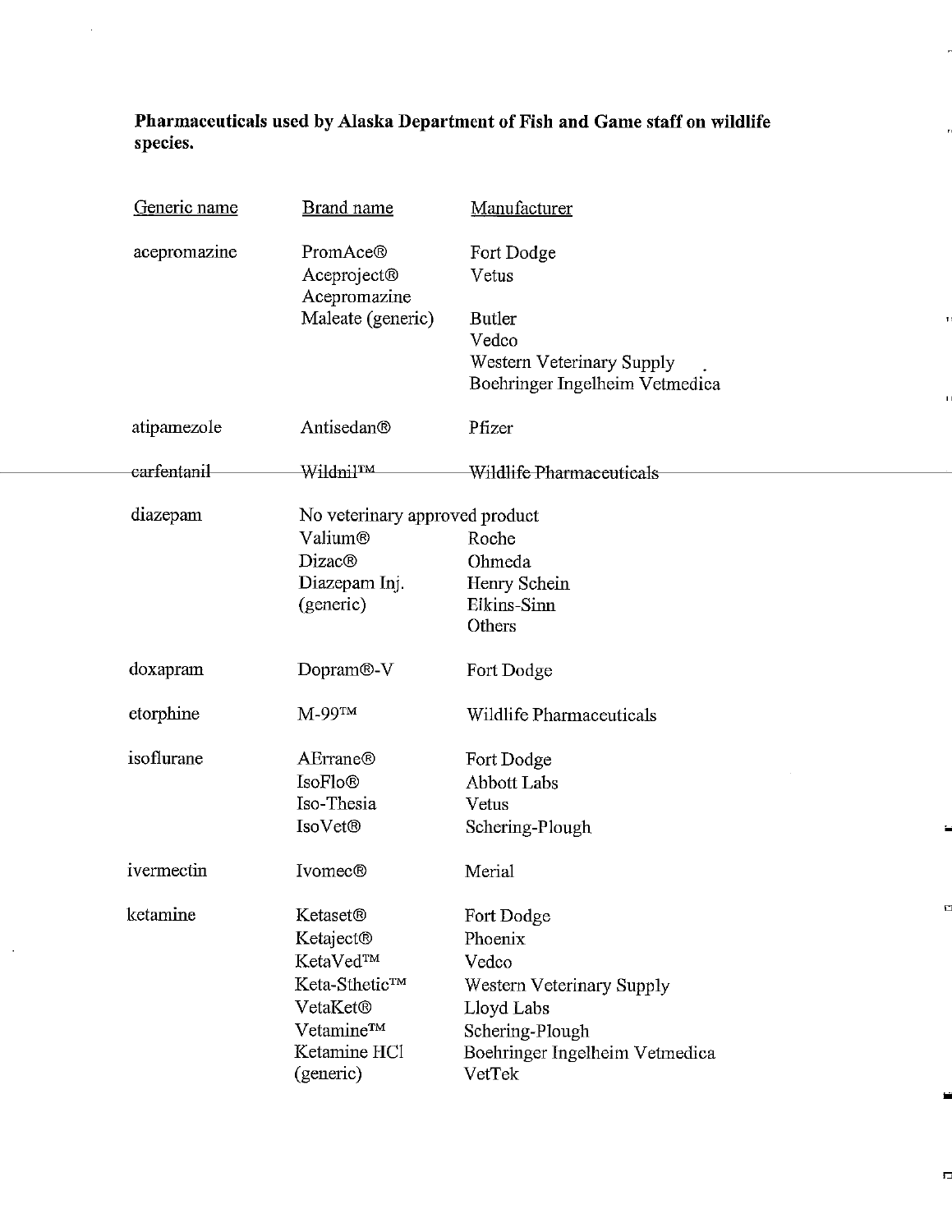| lidocaine                     | Lidocaine HCl 2%<br>(generic)                                                                        | Aspen<br><b>Butler</b><br>Phoenix<br>Pro Labs<br>VetTek<br>Western Veterinary Supply<br>Others                                                         |
|-------------------------------|------------------------------------------------------------------------------------------------------|--------------------------------------------------------------------------------------------------------------------------------------------------------|
| medetomidine                  | Domitor®                                                                                             | Pfizer                                                                                                                                                 |
| methoxyflurane                | Metofane®                                                                                            | Schering-Plough                                                                                                                                        |
| naltrexone                    | Trexonil™                                                                                            | Wildlife Pharmaceuticals                                                                                                                               |
| propofol                      | Propoflo™<br>Rapinovet™                                                                              | <b>Abbott Labs</b><br>Schering-Plough                                                                                                                  |
| tiletamine/zolazepam Telazol® |                                                                                                      | Fort Dodge                                                                                                                                             |
| tolazoline                    | Tolazine™                                                                                            | Lloyd Labs                                                                                                                                             |
| xylazine                      | AnaSed®<br>Cervizine®<br>Rompun®<br>Sedazine™<br>Xyla-Ject <sup>®</sup><br>Xylazine HCl<br>(generic) | Lloyd Labs<br>Wildlife Pharmaceuticals<br><b>Bayer</b><br>Fort Dodge<br>Phoenix<br>Boehringer Ingelheim Vetmedica<br><b>Butler</b><br>VetTek<br>Others |
| yohimbine                     | Antagonil™<br>Yobine™                                                                                | Wildlife Pharmaceuticals<br>Lloyd Labs                                                                                                                 |

n

•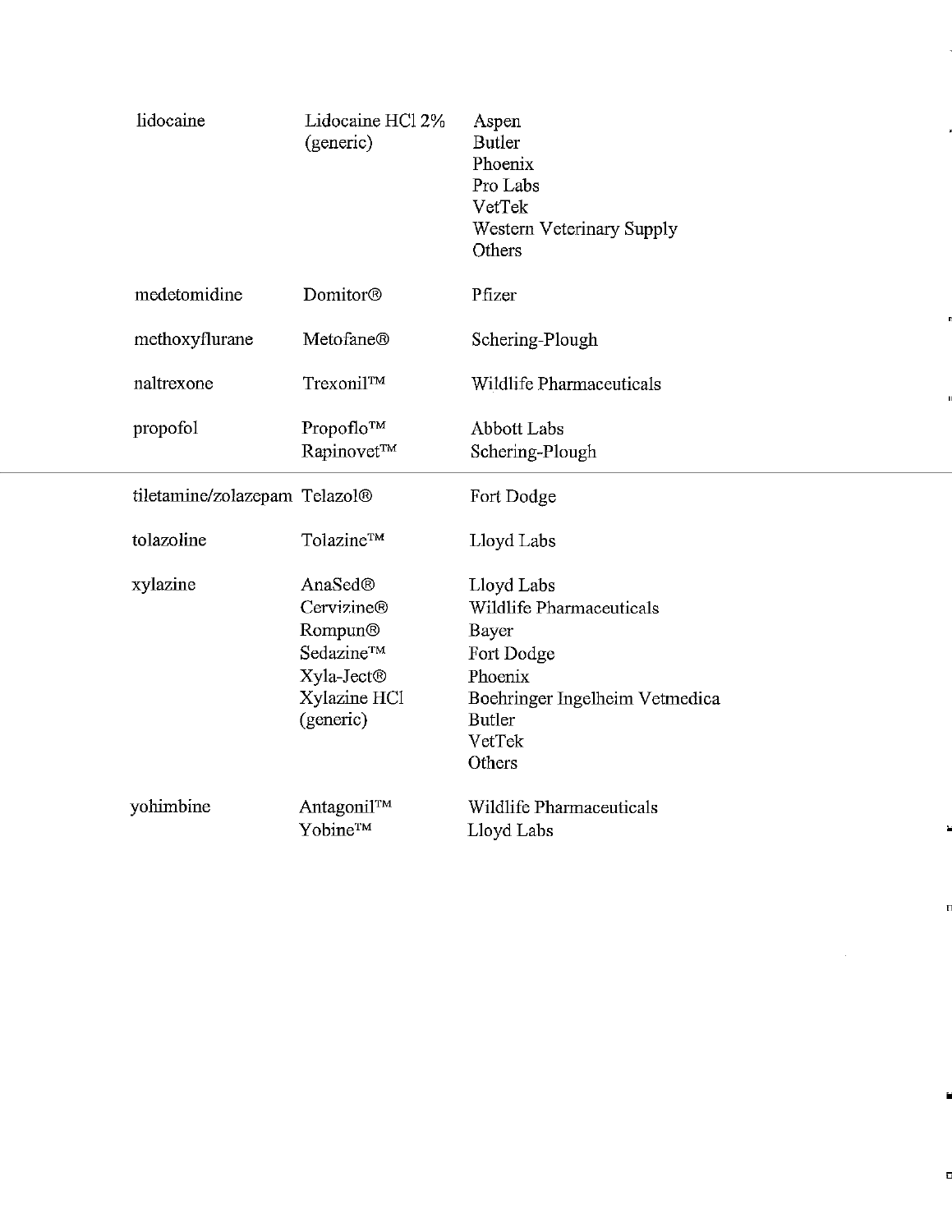### **Manufacturers**

Abbott Laboratories North Chicago, IL 60064

Aspen Veterinary Resources, LTD N. Kansas City, MO 64116

Bayer Corporation Shawnee Mission, KS 66201

Boehringer Ingelheim Vetmedica, Inc. St. Joseph, MO 64506

The Butler Company Dublin, OH 43017

Elkins-Sinn, Inc. Cherry Hill, NJ 08003

Fort Dodge Animal Health Overland Park, KS 66210

Henry Schein Melville, NY 11747

Lloyd Laboratories Shenandoah, IA 51601

Merial Iselin, NJ 08830

Olnneda Pharmaceutical Liberty Comer, NJ 07938 Pfizer Animal Health Exton, PA 19341

Phoenix Pharmaceutical, Inc. St. Joseph, MO 64503

Pro Labs, LTD St. Joseph, MO 64505

Roche Products, Inc. Manati, Puerto Rico 00674

Schering-Plough Animal Health Corp. Union, NJ 07033

"

n

•

n

Vedco, Inc. St. Joseph, MO 64504

VetTek, Inc. Blue Springs, MO 64014

Vetus Animal Health Fanners Branch, TX 75234

Western Veterinary Supply Kansas City, MO 64120

Wildlife Pharmaceuticals, Inc. Ft. Collins, CO 80524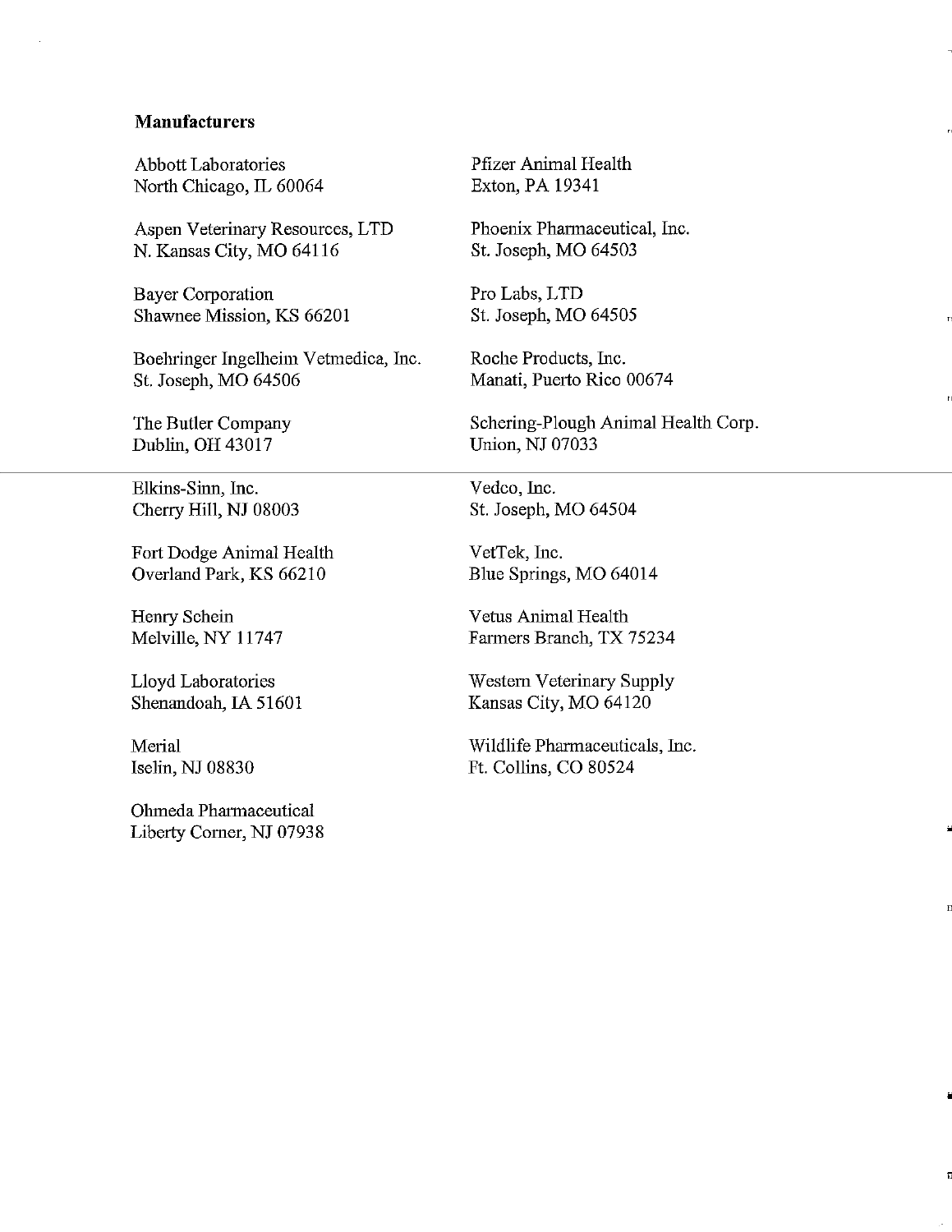### **UPDATE ON PHARMACEUTICALS**

#### **Current Prices on Commonly Used Immobilizing Drugs:**

Tiletamine/zolazepam (Telazol<sup>®</sup>) – 50mg vial: \$19.10/vial (volume price for 100 or more vials), otherwise \$23-25/vial.

Ketamine - 100mg/mL concentration in 10mL vial: \$9-15/vial.

Carfentanil (Wildnil®) – 3mg/mL concentration in 10mL vial: \$360-375/vial (may soon be an increase).

"

•

D

Naltrexone  $(Trexonil^{\circledast}) - 50$ mg/mL concentration in 20mL vial: \$160-170/vial.

Xylazine- 1OOmg/mL concentration in 50mL bottle: \$20-24/btl.

Yohimbine (Antagonil<sup>®</sup>) – 5mg/mL concentration in 20mL vial: \$45/vial.

Tolazoline (Tolazine®) – 100mg/mL concentration in 100mL bottle: \$49.50/btl.

Diazepam - 5mg/mL concentration in 10mL vial: \$3-4/vial.

Isoflurane- Gas anesthetic 100% solution requiring anesthesia machine with appropriate vaporizer; available in 100mL (\$12-16ea) and 250mL (\$25-33ea) bottles.

### **Antibiotics:**

Benzathine and procaine (long acting) penicillin  $-300,000$  units/mL concentration in 100mL bottle: \$8.50/btll.

Oxytetracycline- 200mg/mL concentration in 250mL bottle: \$25/btl.

Panalog<sup>®</sup> ointment – Nystatin, neomycin sulfate, thiostrepton, and triamcinolone acetonide ointment available in 7.5mL (\$4.25) and 15mL (\$12) tubes.

#### **Parasiticides:**

Ivermectin (Ivomec<sup>®</sup>) –  $10$ mg/mL concentration (1% solution) in 50mL bottle: \$50/btl.

Levamisole phosphate- 136.5mg/mL concentration (13.65% solution) in 100mL bottle: \$14/btl.

These are current prices. Where I have listed a price range, the lower figure reflects a sale or large volume price.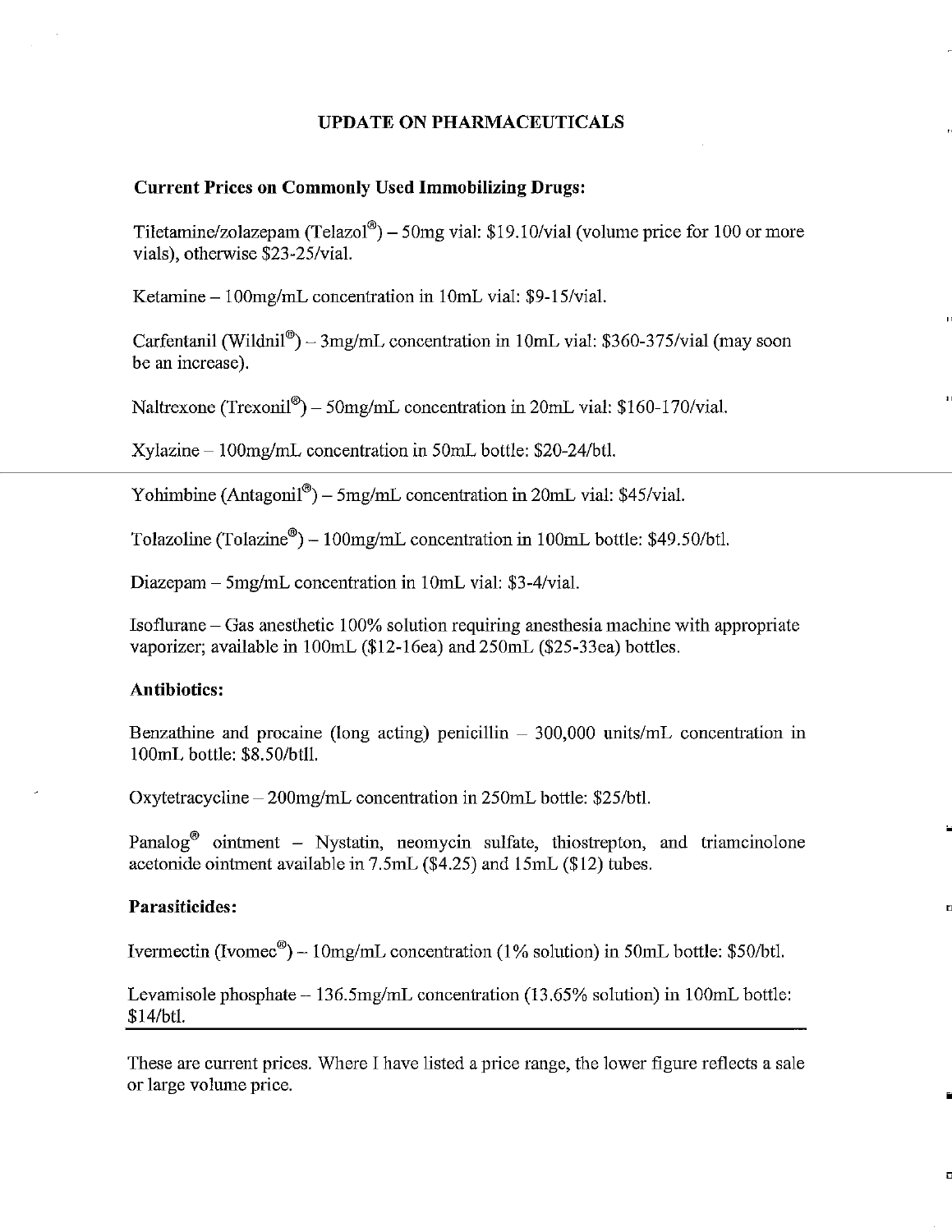### **New Products Now Available:**

Doramectin (Dectomax<sup>®</sup>) – This is a new Pfizer parasiticide that is very similar to ivermectin. In cattle, plasma concentrations of doramectin rise slightly higher and last a few days longer then ivermectin. It supposedly has slightly greater efficacy for certain internal parasites, but should work about the same as ivermectin on external parasites. It is also formulated in a 1% solution and dosed the same as ivermectin. It is supplied in 100mL and 250mL bottles that costs \$73.70 and \$157.90, respectively.

Ivermectin  $-A$  generic brand of ivermectin in the  $1\%$  injectable form will be available in **1** or 2 months which should drop the price down considerably.

Medetomidine (Domitor®) - This is a potent alpha2-adrenergic agonist in the same family of drugs as xylazine, with 10 times the selectivity for alpha-2 sites as xylazine. As with xylazine, it works best on calm animals. In a highly excited animal the sedative effects may be diminished or temporarily non-existent. Medetomidine has significant eardiovascular effects, including bradycardia (decreased cardiac output), an increase in vascular resistance, and often some change in the conductivity of the cardiac muscle. It also causes a decrease in respiration, both in rate and tidal volume. I have done some limited testing in caribou and Steller sea lions and have not seen any significant advantage over xylazine. The 2 major disadvantages are the concentration and cost. Unfortunately medetomidine is currently only available in the Pfizer product Domitor in a 1mg/mL concentration that costs about \$75 for a 10mL vial and, therefore, is not practical for our use.

Atipamezole (Antisedan<sup>®</sup>) – This is a more potent alpha-2 antagonist that has 200 times the site selectivity as yohimbine. Pfizer marketed Antisedan specifically as an antagonist for their medetomidine product Domitor, but it will work on all alpha-2 agonists. Like Domitor, Antisedan also is a very expensive small animal product. It is only available in a 5mg/mL concentration costing \$85 for a 10mL vial.

# **Compounding Pharmacies:**

Compounding pharmacies have been around for some time but recently their numbers have exploded and many are now proving products in the veterinary field. The FDA does not regulate compounding pharmacies; that is, their formulated products are not tested for quality control, shelf life or sterility. There is usually nothing added to adjust pH or to prevent microbial growth. As with any growth industry there is a wide spectrum of companies providing products that range in quality from excellent to poor. However, several well-established and reputable companies are proving good quality products. These companies can acquire certain raw chemicals (pure drug in powdered form) and formulate concentrations that are more appropriate for some of our needs.

Two drugs that we commonly use that fit into this scenario are ketamine and xylazine. Some of the compounding pharmacies will formulate ketamine to a 200mg/mL